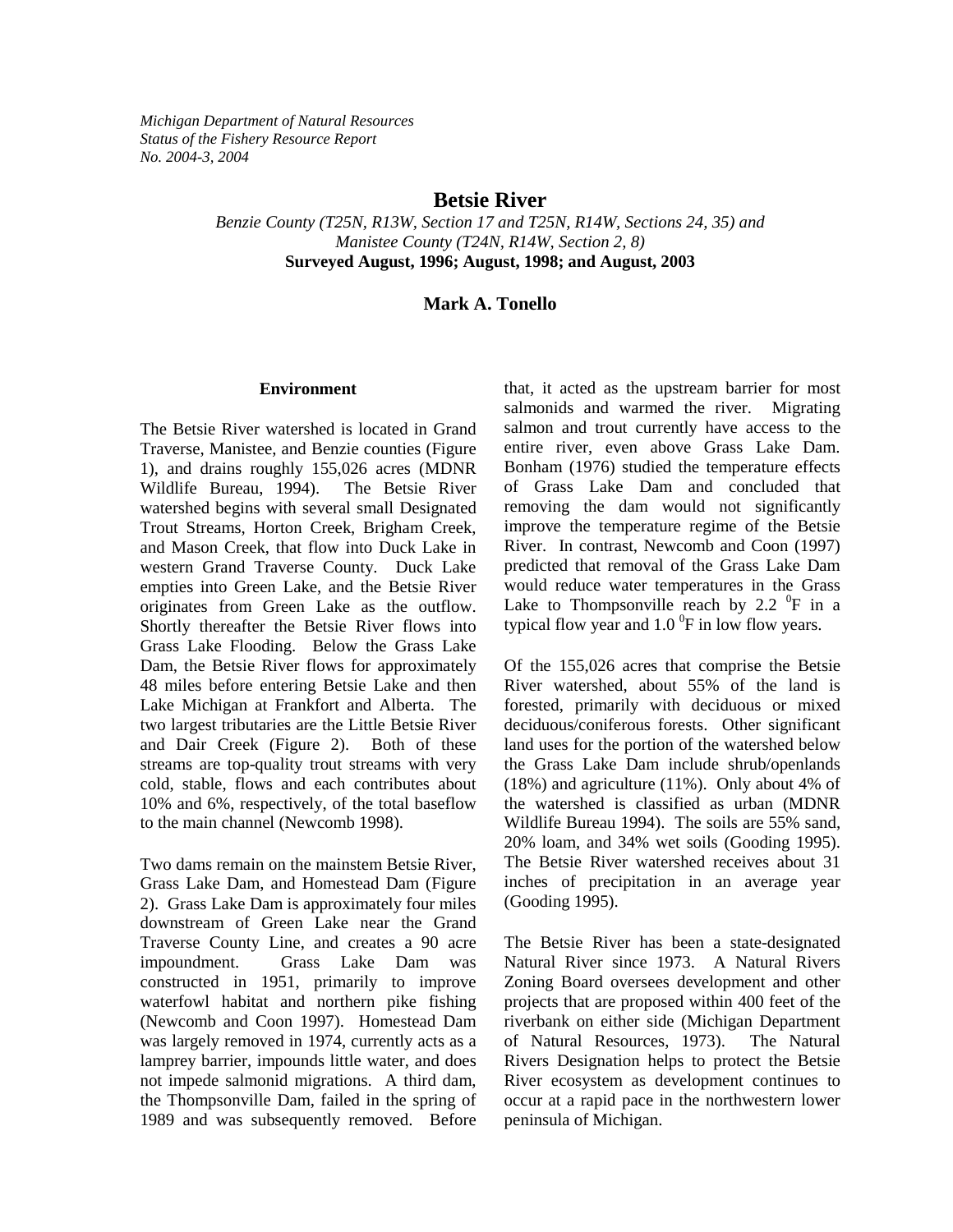#### **Fishery Resource**

The Betsie River is best known for its potamodromous fisheries, specifically for chinook salmon and steelhead. Some migratory brown trout and coho salmon are also caught. Chinook and coho salmon are not stocked in the Betsie system. These runs are comprised primarily of wild fish, or strays from other rivers. Little Manistee River strain steelhead have been stocked each year since 1990 (Table 1). Summer-run strains of steelhead (Rogue River and Skamania) were stocked in most years from 1984-90. These plantings of hatchery steelhead were made to enhance the fishery and supplement the low levels of steelhead naturally produced in the watershed. However, the plants of summer-run steelhead were then halted due to poor returns. Since 1991, about 540,000 winterrun (Little Manistee strain) steelhead smolts have been reared and released at the Orsini Hatchery by the Manistee County Sportfishing Association (Table 2). Annual stocking rates have ranged from 29,000 yearlings to almost 55,000 yearlings, averaging about 42,000 per year. Chinook salmon spawn extensively in the mainstem of the Betsie River. Steelhead and coho salmon spawning occurs throughout the mainstem and in the tributaries, although most of the wild smolts are produced in the Little Betsie River, Dair Creek, and other small tributaries throughout the watershed. In fact, Newcomb (1998) found that fully 50% of the wild steelhead smolts in the Betsie River came from the tributaries, even though they comprised only 11% of the channel area studied. The estimated number of wild steelhead smolts emigrating per year from the Betsie River system averaged less than 3,000 per year during 1993-96 (Newcomb 1998).

The Betsie River is heavily fished for steelhead and salmon, in the spring and fall. An angler census conducted from 1985-88 (Rakoczy and Rogers 1987, 1988, 1990) during April-October indicated that angler effort estimates on the Betsie River ranged from a high of 65,542 hours in 1986 to a low of 39,853 hours in 1987. Limited information exists on angler catch and harvest from the Betsie River, but during the same creel study, harvest ranged from a high of 2,600 steelhead in 1986 down to a low of 1,129 steelhead in 1988. Angler harvest for chinook salmon during the study ranged from 3,071 in 1986 to a low of 1,267 in 1988. Those creel surveys took place in the stretch from Homestead Dam to Betsie Lake, where most of the fishing effort for migratory salmonids is concentrated. Many anglers perceived a decline in steelhead catch rates during the late 1990's and early 2000's. Anglers also complain that steelhead run sizes have been highly variable between years with no apparent explanation. No angler census has been conducted since 1988 so the reported declines in fishing quality cannot be scientifically documented.

The fishery for resident trout is not nearly as popular or well known as the salmon and steelhead fisheries. Early in the 1900s, the Betsie was supposedly known as an excellent brook trout stream (Wicklund and Dean, 1957), although some experts question whether the Betsie ever could have been a top-notch trout stream due to the temperature problems that must have always existed. Resident trout populations are hampered by critically high summer water temperatures due primarily to modest summer groundwater input. Dams, competing fish species, and sand bedload fueled by erosion and poor road/stream crossings also impact trout populations. The brown trout fishery is maintained in the Betsie River primarily through stocking (Table 1). Throughout most of the  $20<sup>th</sup>$  century, managers have struggled to improve resident trout fishing in the Betsie River. In 1965, rotenone was used to remove potential competing species such as suckers, chubs, and minnows (Bonham 1975), but these fish recolonized the river very quickly, so additional rotenone reclamations were not conducted. The washout and subsequent removal of Thompsonville Dam increased available trout habitat in the Betsie River system by allowing trout access to thermal refuge in the Little Betsie River and by reducing warming of the mainstem.

Since the early 1980s, MDNR Fisheries Division has stocked roughly 15,000 resident brown trout annually in the Betsie River (Table 1). Brown trout stocking sites in the 1990s included Long Rd., Carmean Rd., Black Bridge (Haze Rd.), Red Bridge (Lindy Rd.), Orsini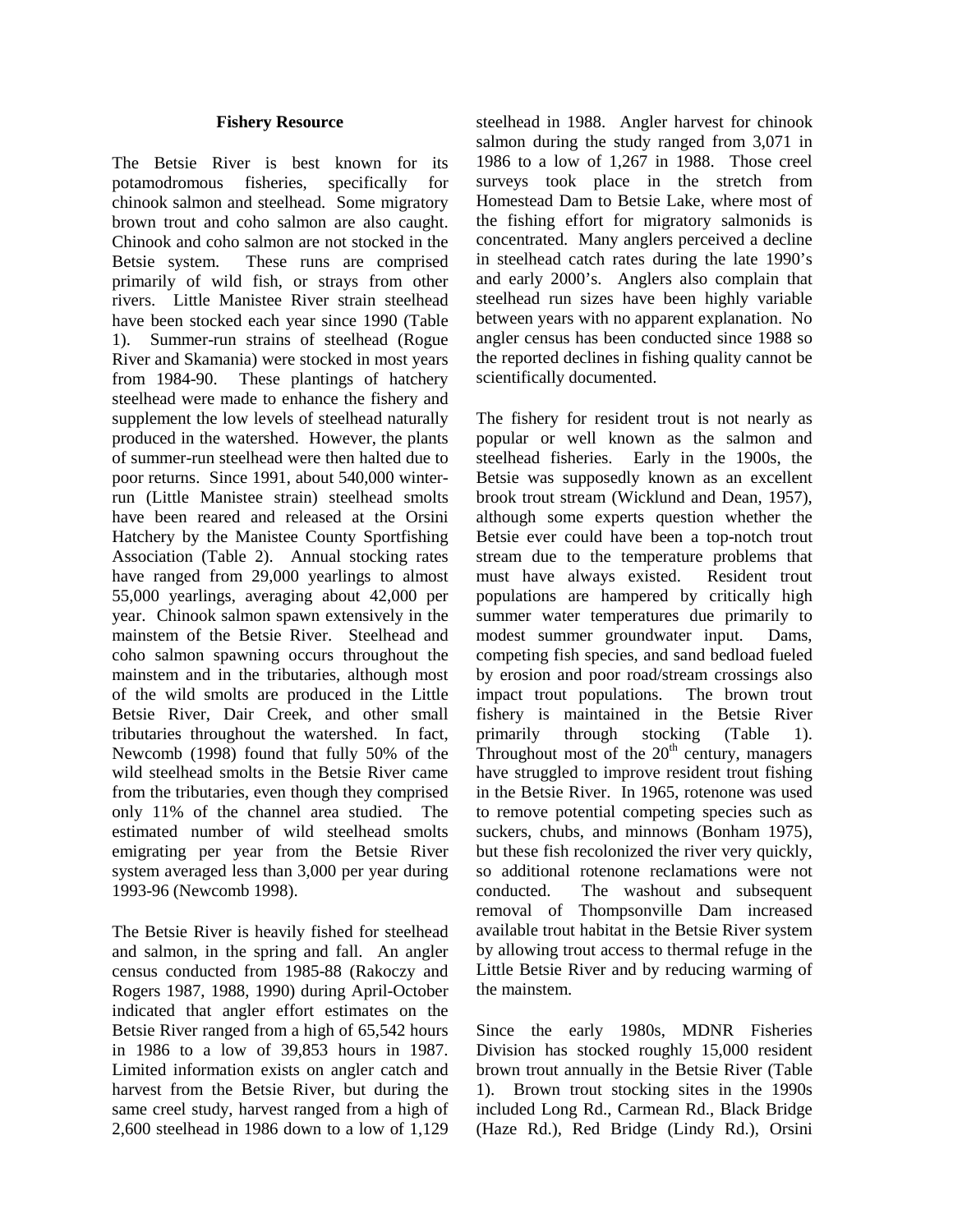(near the M-115 crossing in Manistee County), Kurick Rd., Psutka Rd., County Line Rd., and the M-115 crossing in Benzie County. Dair Creek and the Little Betsie River are not stocked. Michigan DNR Fisheries Division personnel conducted electrofishing surveys at multiple sites in 1957, 1965, 1968, 1974, 1990 (Hay 1990), and 1996 to assess the success of the brown trout plantings. Fish surveys aimed at assessing steelhead stocked by the Orsini Hatchery were conducted at several sites in 1998 and 2003.

Other habitat management actions have included the installation of fish habitat structures, stabilization of eroding streambanks, reducing erosion at poorly designed road/stream crossings, and excavation of sand traps. The Betsie River Watershed Restoration Committee (BRWRC) was formed in 1991 to oversee those activities. The Conservation Resource Alliance (CRA), a non-profit group out of Traverse City, administers the committee. The Partnership Agreement that formed the committee was signed by 34 private, public, and governmental organizations (Fleming and Kook 1997; Kim Balke, CRA, personal communication). Since 1991, the BRWRC has overseen work on 63 eroding streambanks, repaired four road/stream crossings, and assisted with the installation of a timber bridge and access site (Kim Balke, CRA, personal communication). One sand trap is currently being operated by MDNR at Kurick Rd. The BRWRC and the CRA are currently conducting a temperature study on the Betsie River with continuous recording thermometers. Newcomb and Coon (1997) conducted an extensive temperature study of the river, and the ongoing BRWRC/CRA study will build on those data.

### **Master Angler Data**

Since 1995, a total of 45 fish caught in the Betsie River have been entered in the MDNR Fisheries Division Master Angler program. Chinook salmon were the most commonly entered species, with 15 individuals entered. Twelve steelhead, three brown trout, and two coho salmon were also entered. Other species entered included redhorse, white sucker, rock bass, and common carp. Of the 45 entries since 1995, 31 were Catch and Keep, while 14 were Catch and Release.

#### **Recent Fisheries Surveys**

The analysis below presents results of 1996, 1998, and 2003 electrofishing surveys and compares the results to those from prior surveys. Sample sites are identified in Figure 3. Data are presented sequentially starting with the most upstream site sampled in 1996 and proceeding downstream. All sampling was done using a tow barge electroshocking unit with three probes, using pulsed DC current up to 250 volts. In 1996, we sampled five sites, with two-pass mark and recapture surveys done at four of the sites. For those sites, the Bailey formula was used to derive population estimates. All sampling in 1996 was done from August 7-14. In 1998, we sampled two sites and in 2003 we sampled just one site.

#### **Site 1- Al Serra property**

### 1996

This site is located upstream of Carmean Rd., and downstream of Long Rd. This was the furthest upstream site sampled in 1996, and sampling had never been done here before. We made a single, 1,000-foot shocking run here to inventory the existing fish community. The crew estimated the river to average 55 ft. wide and one foot deep. Gradient was estimated at 11.3 ft/mile. Water temperature was 71°F at11:00a.m. Mean July temperatures upstream of this site but below Grass Lake ranged from 68.5  $\mathrm{^0F}$  in a typical flow year up to 69.3 $\mathrm{^0F}$  in a low flow year (Newcomb and Coon 1997). Woody cover and streamside vegetation are sparse in this area. The property is old pasture, and few trees are growing along the streambank. There is little shading on the river, which is very wide along this stretch. Stream morphology here is very homogenous, mostly riffles and runs, with few logjams or deep holes. The substrate consists mostly of gravel.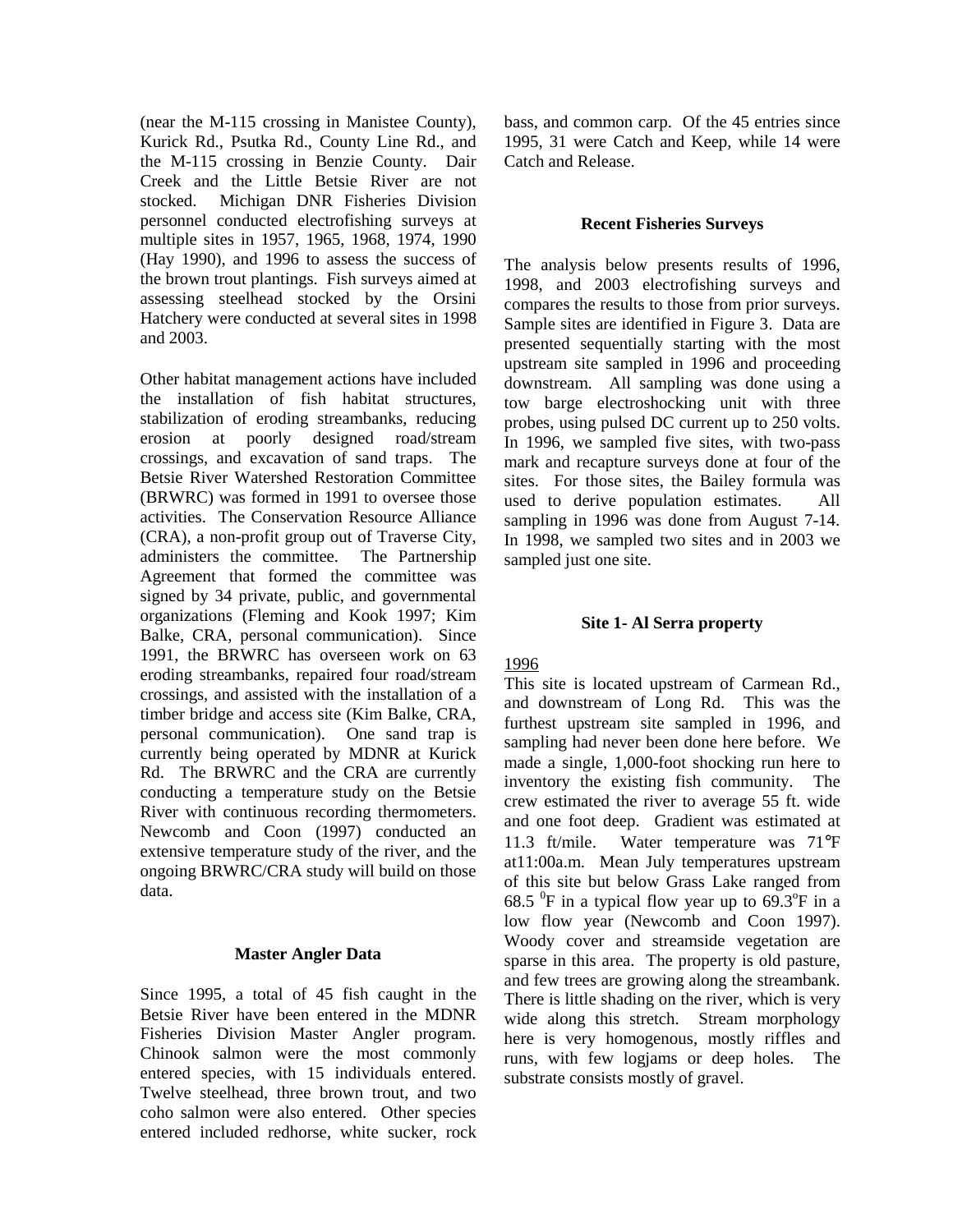Only four brown trout were captured, ranging from 7-9 inches long. A total of sixteen steelhead parr from 1-7 inches long were captured. Four were unclipped and presumably wild, while the other twelve had right pectoral clips and most likely had been released from the Orsini Hatchery, which is located ten miles or so downstream in Manistee County (Figure 1). One chinook salmon parr was also captured. All trout were age-1, except for one 7" rainbow that was age-2. Other species collected here included common shiner, central mudminnow, blacknose dace, hornyhead chub, white sucker, and johnny darter.

Although this site had never been surveyed before, both Long Rd. (upstream) and Carmean Rd. (downstream) had been surveyed in 1957, 1968, and 1974. Catches of brown trout in those previous surveys were generally low. The best catch was at Long Rd. in 1968, when 18 brown trout up to 16" were caught.

Rainbow trout and chinook salmon were not caught in any previous surveys in the area, because Thompsonville Dam blocked migrations. Unlike previous surveys, we captured no warmwater or coolwater gamefish species in 1996. Warmwater and coolwater gamefish captured in previous surveys included smallmouth bass, largemouth bass, northern pike, rock bass, pumpkinseed sunfish, bluegill, and yellow perch. Bullheads were also collected in previous surveys. In the past, these species may have migrated downstream from the Grass Lake impoundment which has since largely filled in with sediment. Some may have also migrated upstream from the Thompsonville impoundment. The most likely explanation for the poor catch of trout at this site is high water temperature.

### 1998

The 1998 fisheries survey at the Al Serra property site again consisted of one electrofishing pass, done on August  $7<sup>th</sup>$ . The catch in 1998 at the Al Serra property site was similar to that from 1996, although even fewer trout were observed. Five steelhead parr from 3- 7 inches were captured, one of which had a right pectoral fin clip, indicating hatchery origin. The others were presumably wild. Only one 7"

brown trout was captured. Other species observed included creek chubs, blacknose dace, rock bass, white suckers, sculpins, largemouth bass, johnny darters, common shiners, black bullhead, and brown bullhead. Water temperature was recorded as 68°.

#### **Site 2-King Road**

This site is located several miles north of Thompsonville. It is several miles downstream of the Al Serra property, ½ mile above the confluence with the Little Betsie River. This 1,200 foot long station was previously surveyed in 1957, 1968, 1974, and 1990. In 1990, stream width was estimated to average 37 feet, with a substrate composition of 70% sand and 30% gravel (Hay, 1990). Stream gradient was measured in 1996 at 4.38 ft/mile, and the water temperature was 74 °F at 10:30 am. No major changes in habitat from the 1990 survey were noted. Again, woody cover and large woody streamside vegetation are sparse in this area, and there are no logjams or deep holes. The streambanks at this site are forested, with a pine plantation on one side, and mixed hardwoods on the other side.

In 1996, a total of eight brown trout, from 7-9", were captured in the survey, resulting in an estimated density of 1.93 lbs/acre (Table 3), and a numerical density of 7.92/acre (Table 4). All brown trout were yearlings, except for one age 2 fish. There were 3.94 lbs/acre of rainbow trout at this site. Numerical density of rainbow trout was 55.45/acre. All rainbow trout were yearlings, except for one age 2 fish, and they ranged from 4 to 7 inches long. None of the rainbows had fin clips. One three-inch chinook salmon was captured, as was one two-inch coho parr. Other species captured included sculpin, blacknose dace, creek chub, common shiner, rock bass, white sucker, johnny darter, hornyhead chub, central mudminnow, longnose dace, and bluntnose minnow.

Previous surveys of this site had similar results, with very few holdover brown trout ever captured at this site. The main difference between the 1996 survey and the 1990 survey is that in 1996, more rainbow trout were captured.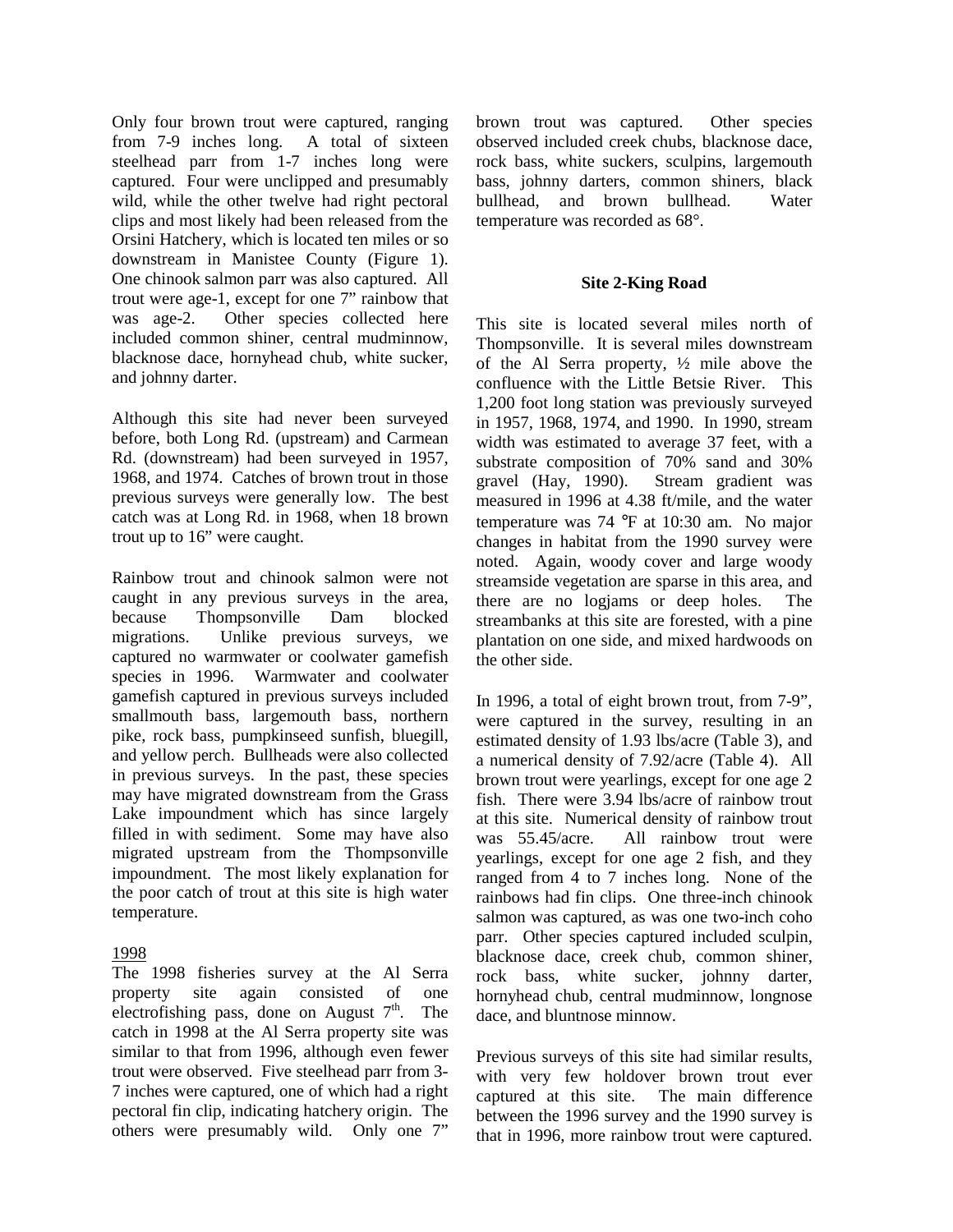Regardless, trout densities here were very low in 1996, as they were in 1990. This is most likely due to the high water temperatures found in this. The lack of instream habitat, pools or LWD may also contribute to the apparent low survival of stocked fish.

#### **Site 3-Lindy Road (Red Bridge)**

This site is located several miles west of Thompsonville, and several miles downstream of the old Thompsonville Dam Site. Previous surveys of this area were conducted in 1957, 1971, 1974, and 1990. The river here averages 52 feet wide and gradient was estimated at 7.9 ft/mile. The station is 1250 feet long. No estimate of substrate composition was recorded during the 1996 survey. Mean July water temperature at M-115, located about two miles downstream of this site, ranged from 66 $^{0}$ F in 1994, to  $67\text{ °F}$  in 1995 (Newcomb and Coon 1997). However, the mean temperature in August 1995, a low flow year, was  $70.7 \text{ °F}$ . The stream temperature during the 1996 survey was recorded as  $70^{\circ}$  at 10:40 am. Instream cover is a little better here, in the form of some old DNR logjam habitat structures. Some deep runs which are very difficult to shock also provide cover.

Only six brown trout, ranging from seven to nine inches, were captured here during the 1996 survey. The estimated density of brown trout was 1.03 lbs/acre (Table 3), and the numerical density was 4.05/acre (Table 4). Rainbow trout density was 4.04 lbs/acre. Total numerical density of rainbow trout was 60.17/acre. Of these, all were yearlings except for one age 2 fish. Only one rainbow captured here had a right pectoral fin clip. Nine chinook salmon parr were captured, and their density was 0.15 lbs/acre. One coho parr was also captured in the survey. Other species collected here included creek chub, white sucker, central mudminnow, sculpin, blacknose dace, common shiner, rock bass, and johnny darter.

The brown trout population at this site declined dramatically from the 14.1 lbs/acre found in 1990. In that survey, 52 brown trout up to 22" were captured (Hay 1990). However, rainbow trout levels in 1996 were higher than in 1990, when the estimated rainbow trout density was only 0.3 lbs/acre. One of the rainbow trout captured here had a right pectoral fin clip, most likely indicating that it was stocked from the Orsini Hatchery. No salmon parr were found at this site in 1990. Although the 1957 survey found no trout in this area, the 1971 and 1974 surveys did find fair levels of brown trout. Populations were not estimated during the 1970's surveys so densities can not be directly compared to those from more recent surveys.

#### **Site 4-Kurick Rd.**

### 1996

This site is located in Manistee County, about four miles northwest of the Village of Copemish. It is roughly four miles downstream of the Lindy road site. Previous surveys of this area were conducted in 1965, 1968, 1971, 1974, and 1990. The river here averages about 54 feet in width, with 80% sand and 20% gravel substrate. There is some cover here, in the form of woody debris and a logjam or two. The stretch consists mostly of riffle habitat, with some pools and pocket water. The gradient is 14.2 ft/mile, which is the highest gradient of any site measured during this survey. During the 1996 survey, water temperature was 67 °F at 1:30 pm. This site is located about 1 stream mile downstream of M-115 where Newcomb and Coon (1997) reported that mean July water temperatures were  $\overline{66}$  <sup>0</sup>F in a normal flow year and  $67<sup>0</sup>F$  in a low flow year. The Orsini Hatchery is located one mile upstream of the Kurick Road station.

As with the other sites, the brown trout catch here was very poor during the 1996 survey. Only 10 yearling brown trout ranging from 6-8" were captured in the 1,250 foot station, resulting in a density estimate of 1.48 lbs/acre (Table 3) and a numerical density of 9.74/acre (Table 4). The rainbow trout catch was better, as 404 individuals up to 9" were captured, resulting in a density estimate of 53.8 lbs/acre and a numerical density of 166.23/acre. However, about 75% of these fish had right pectoral clips, indicating that they were planted from the Orsini Hatchery. Of the rainbow trout sampled, 113 unclipped (and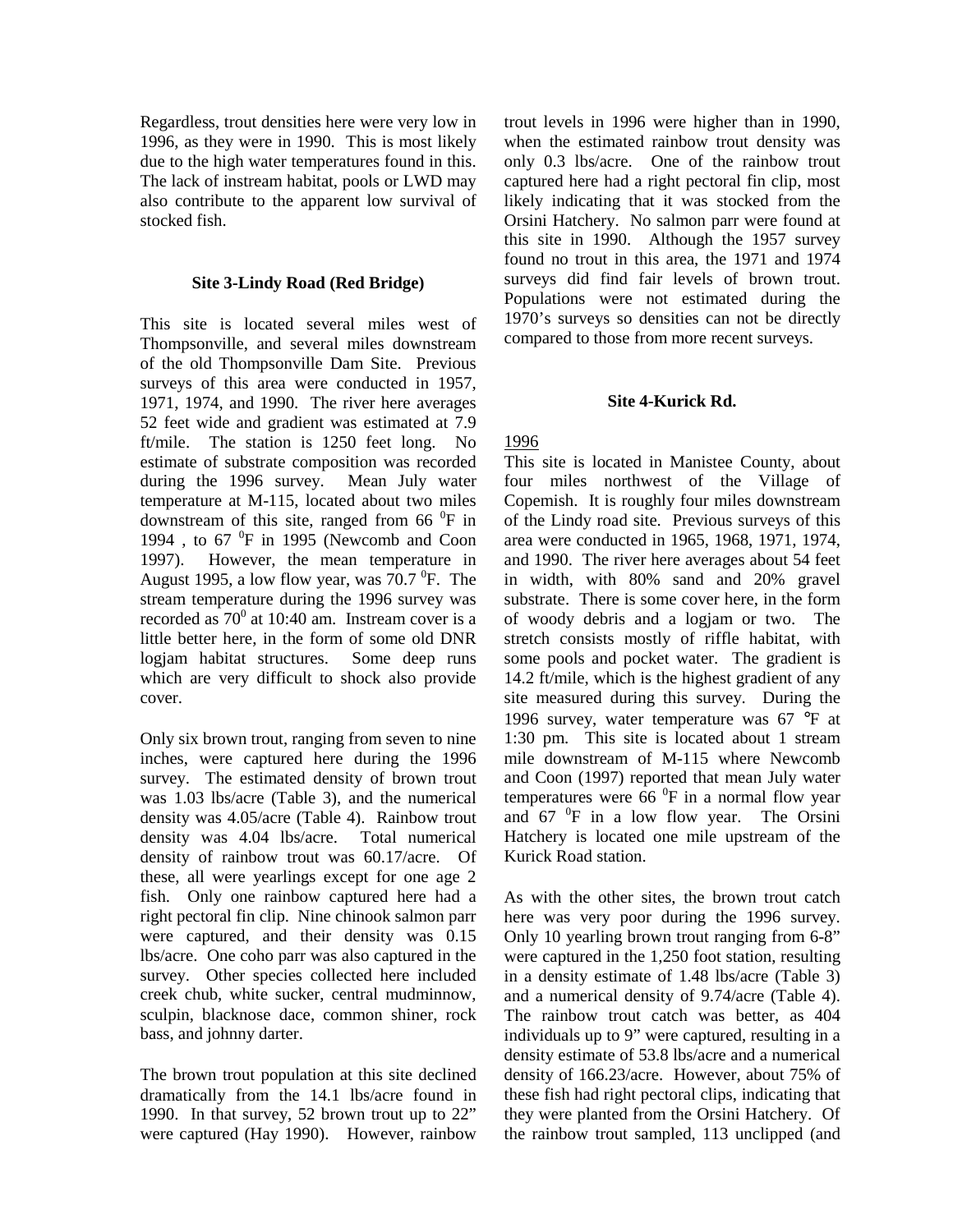presumably naturally reproduced) individuals were captured, resulting in a density estimate of 7.48 lbs/acre. Approximately half of these unclipped rainbows were young of the year (YOY). The rest were yearlings. Five chinook salmon parr were also observed, resulting in a density estimate of .05 lbs/acre. Other species captured here included creek chub, rock bass, white sucker, bluegill, sculpin, blacknose dace, johnny darter, and one pumpkinseed sunfish.

As with the previous site, the brown trout population seems to have declined some since 1990. In 1990, brown trout density was 7.9 lbs/acre. Numerical density was 25.3/acre and the largest individual was over 21 inches long (Hay 1990). Only one brown trout from either the 1990 or 1996 survey was a young of the year. This indicates that although survival of stocked fish may be good at this site in some years, natural reproduction of brown trout here is not significantly contributing to the population. The 1990 density of brown trout age-2 and older was roughly 5.25/acre. Although this density is not great when compared to other rivers statewide, at least some planted fish survive. Earlier surveys also found a few holdover brown trout. Rainbow trout abundance in 1996 was substantially higher than in 1990, but the presence of so many hatchery fish is alarming. It suggests that a large percentage of the yearling steelhead planted in 1996 did not smolt and emigrate to Lake Michigan. Even so, the presence of so many rainbow trout at this site may indicate that there is better temperature and habitat near Kurick Rd. than in other areas of the river.

### 1998

On August 7, 1998, a one-pass electrofishing survey was conducted to investigate whether or not significant numbers of the stocked steelhead had remained in the river (Table 7). No population estimates were obtained. Four brown trout from 7-8" were caught, along with three chinook salmon parr and a few coho parr. A total of 298 steelhead parr from 1-9" were caught, along with one 24" adult steelhead. Of the 298 steelhead parr captured, 134 from 4-9" had right pectoral fin clips, indicating Orsini Hatchery origin. The majority of the steelhead parr larger than 6" had fin clips. The adult steelhead also had a right pectoral fin clip. Other species noted in the survey included sculpin, blacknose dace, white sucker, rock bass, green sunfish, pumpkinseed sunfish, and yellow perch. Water temperature was recorded as 63°.

## 2003

On August 12, 2003, another one-pass electrofishing survey was conducted, again to investigate whether or not significant numbers of the stocked steelhead had remained in the river (Table 7). Water temperature was recorded as 65° at 1:30 pm. As in 1998, no population estimates were obtained. A total of 22 brown trout were caught, ranging from 3-16" in length, along with one 6" brook trout, 68 chinook salmon parr from 2-4" in length, and 29 coho salmon parr, from 3-4" in length. One adult chinook salmon was also observed, but not captured. A total of 389 steelhead parr from 1- 7" were collected, along with one 23" adult steelhead. Of the 389 steelhead parr captured, 141 bore right pectoral fin clips, indicating Orsini Hatchery origin. A total of 248 unclipped steelhead parr were caught, with many of those being YOY in the 1-3" range. The adult steelhead had dorsal-left ventral fin clips, indicating that it was a stray skamania (summer run) steelhead, from the 2001 Manistee River plant. The summer of 2003 was a cool, dry summer, which is likely the reason for the high number of naturally reproduced YOY steelhead seen in this survey.

### **Site 5-Psutka Rd.**

This site was the most downstream site sampled in the 1996 survey. It is located about six miles west of the Village of Copemish, and is several miles downstream of Kurick Rd. Previous surveys of the area were conducted in 1957. 1965, 1968, 1971, 1974, and 1990. At this site, river width averages 46.5 feet, with 90% sand, 5% clay, and 5% gravel substrate in this 1,250 foot long station. During the 1996 survey, water temperature was 66° at 10:20 am. Habitat at this site was poor. The field notes indicate there is much less woody material and gravel here than at Kurick Rd. Gradient at this site was the lowest of any the five measured sites, at 2.6 ft/mile. There are no riffles in this station. This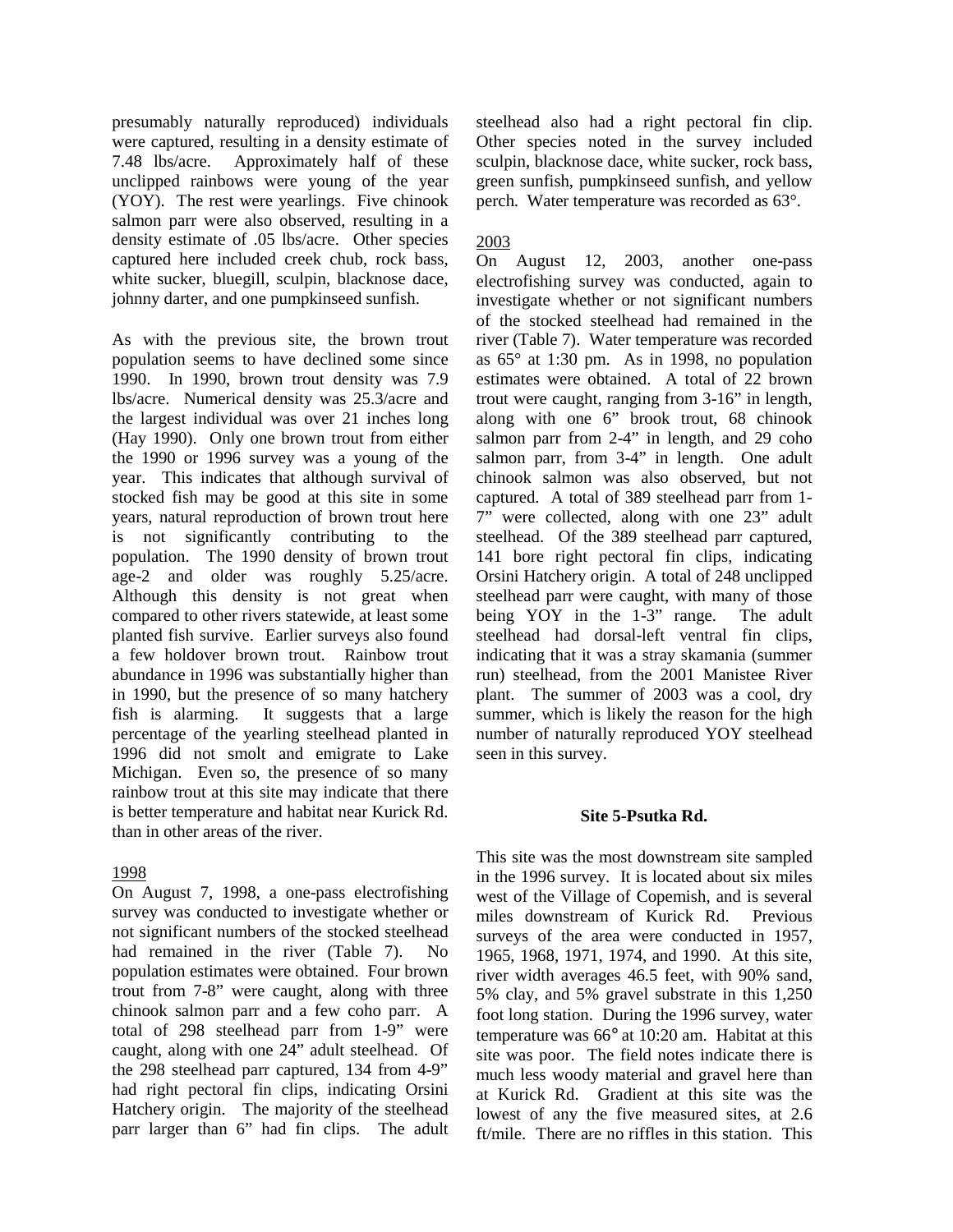site was planted with 1,921 yearling brown trout in the spring of 1996.

As with the other sites, the brown trout catch here was very poor. Only 12 brown trout up to 9" were captured, resulting in an estimated density of 1.92 lbs/acre (Table 3) and a numerical density of 11.28/acre (Table 4). Eleven of the twelve brown trout were yearlings, while one was two years of age. The rainbow trout catch was poor here as well. Thirty-three individuals up to 9" were captured, resulting in an estimated density of 6.46 lbs/acre. Of those, 23 individuals had right pectoral fin clips, so only ten of the rainbow trout encountered here were wild, with an estimated density of 0.49 lbs/acre. Four of those wild rainbow trout were in the two-inch class, indicating that they were young of the year. No salmon were observed here. Other species captured included creek chub, blacknose dace, sculpin, rock bass, white sucker, common shiners, johnny darter, and pumpkinseed sunfish.

The brown trout population at this site in 1990 was also very poor, with six individuals up to 8 inches captured (Hay, 1990). The rainbow trout catch improved slightly in 1996, as only 11 individuals were seen in 1990. A few coho and chinook smolts were also observed in 1990. Very few trout and even fewer holdover brown trout have ever been captured at this site during past surveys.

# Age and Growth

Age and growth analysis was conducted on 43 brown trout and 82 rainbow trout caught during the 1996 survey (Table 5). Growth for age-1 rainbow and brown trout appears to be exceptional, but the majority of those fish were most likely recently stocked fish. Trout that are reared in hatcheries typically show excellent growth in their first year, while they are in the hatchery. However, the age-2 rainbow and brown trout captured in this survey grew slowly. Age-2 brown trout and rainbow trout were 1.4 inches and 0.8 inches below the state of Michigan average, respectively. This is not an unexpected result, as studies have shown that trout growth can be inhibited at high water temperatures. We hypothesize that the extremely hot summer of 1995 and the resulting high water temperatures inhibited growth of Betsie River brown and rainbow trout.

# Analysis

The brown trout catch in the 1996 survey was poor and very few "holdover" (fish that have survived at least one full year since being planted) brown trout were captured. Although the brown trout catch from the 1990 survey was not good, more were captured than in 1996. This may have been due to the extremely hot and dry weather during the summer of 1995. Newcomb and Coon (1997) found that the mean summer water temperatures in the Betsie River were warmer in 1995 than in 1993-94 or in 1996. They reported that mean June, July, and August 1995 exceeded 20.7  $^0C$  (69.3  $^0F$ ) throughout the river reach from Green Lake to below the former Thompsonville dam. Thus, plantings of brown trout upstream of the old Thompsonville Dam site have low prospects for significant survival (A. Nuhfer, MDNR, Hunt Creek Research Station, personal communication). Similarly, Newcomb and Coon (1997) found significant negative correlations between the summer densities of age-0 and age-1 steelhead parr and the mean and maximum summer temperature. For the 1990 and 1996 surveys, the Betsie River was at 4-11 brown trout/acre, while other Michigan trout streams (Jordan River, Boardman River, Au Sable River, etc.) often have densities greater than 500/acre (A. Nuhfer, MDNR, Hunt Creek Research Station, personal communication). Very few yearling brown trout stocked in the spring of 1995 survived to the summer of 1996. No yearling trout stocked in 1994 were captured in 1996 (Table 6). Percent survival from one year to the next for both the 1990 and 1996 sampling efforts is shown in Table 6. Unfortunately, in very hot summers like 1995, we may expect significant mortality on stocked brown trout, with few surviving to the next year. In years with normal weather, we should be able to provide a respectable fishery with some holdover and some trophy potential. By altering the stocking locations, densities, and the strain of brown trout stocked we may be able to improve the fishery. For example, the stretch of river between the confluence of Dair Creek and Homestead Dam has some of the coldest temperatures on the mainstem of the Betsie, and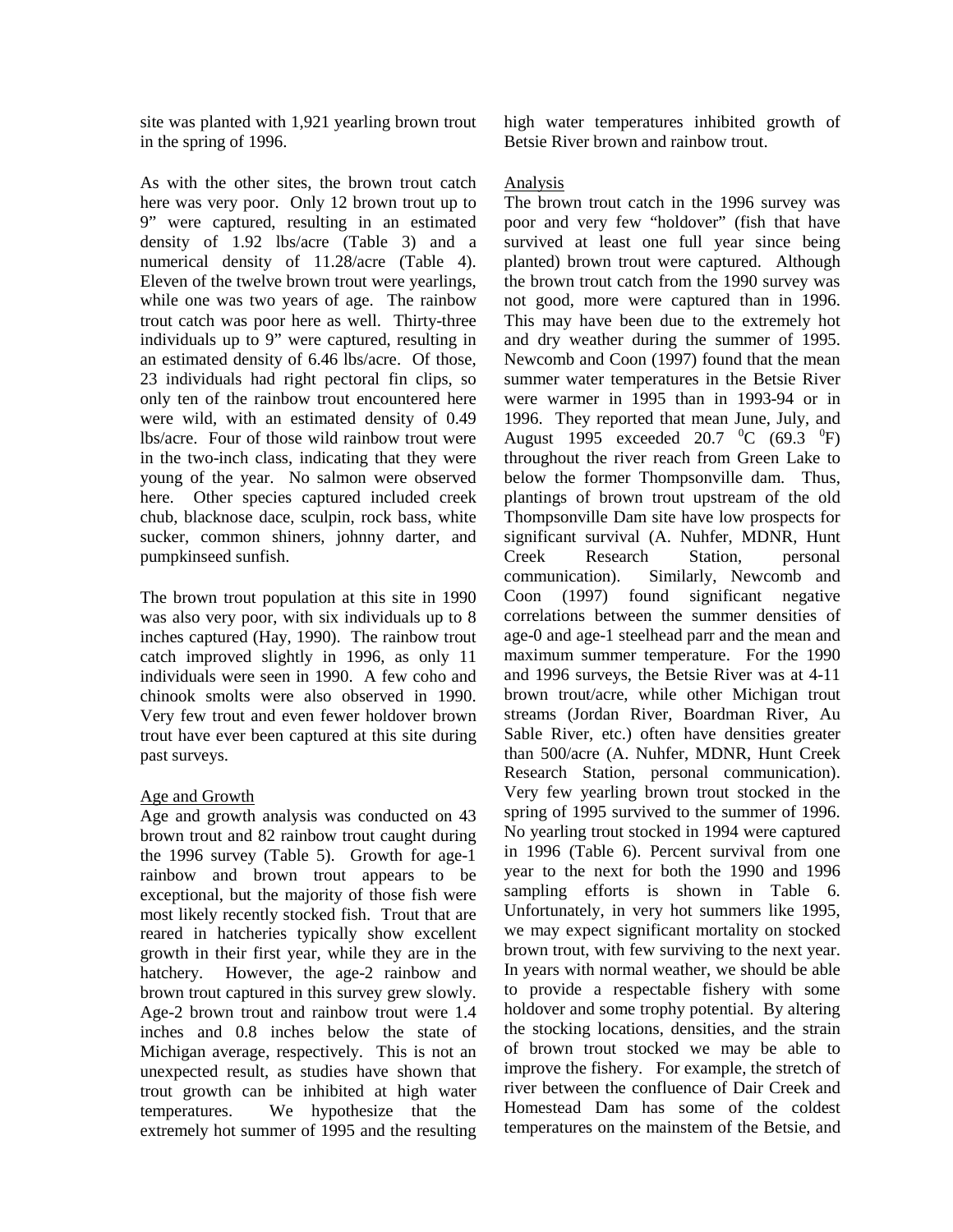may allow for better survival of stocked brown trout.

The catch of large numbers of juvenile Orsini Hatchery steelhead in the Betsie River in 1996, 1998, and 2003 (Table 7) indicates that the Orsini steelhead are not "smolting out" as they should. Typically, hatchery steelhead perform best when they smolt out within the first several months after stocking. According to Newcomb (1998), steelhead in the Betsie River typically smolt between early May and mid to late June. Therefore, any juvenile steelhead that have not left the river by late June will spend another full year in the river. In the Betsie River, this means that they will likely be subjected to temperature extremes and probably not survive. Therefore, strategies should be employed at the Orsini Hatchery to ensure that as many of the released juvenile steelhead successfully smolt out to Lake Michigan shortly after they are released from the hatchery.

## **Management Direction**

Currently, Fisheries Division manages the 48 miles of the Betsie River below Grass Lake Dam for migratory Great Lakes trout and salmon and resident brown trout. Below the Grass Lake Dam, the Betsie River and its tributaries are Designated Trout Streams. Below Kurick Road in Manistee County, the Betsie River is currently regulated by Fisheries Division as a Type 4 stream, and is open to fishing all year. Minimum size limits for angler harvest are 8 inches for brook trout, 10 inches for all other trout and salmon species, except for Atlantic salmon, which must be 15 inches. Brook and brown trout or Atlantic salmon may not be harvested between September 30 and the last Saturday in April. Five fish may be kept per day, but only three of those may be 15 inches or larger. Rice Creek, Dair Creek, the Little Betsie River, and the Betsie River above Kurick Road are all regulated as Type 1 streams. Seasons for these waters follow the traditional trout season (last Saturday in April- September 30), and again, five fish may be harvested per day, but only three of those may be 15 inches or larger. Minimum size limits in Type 1 waters are 8 inches for brown and brook trout, and 10 inches for rainbow trout and other Pacific salmon species. In 2000, we moved the Type 4 boundary upstream to Wolf Rd., hoping to create more year-round fishing opportunity for steelhead anglers. However, due to public opposition, the boundary was moved back to Kurick Rd. in 2001.

The resident trout populations of the Betsie River will never rival those of other nearby rivers such as the Platte or Little Manistee. Salmonid survival and growth in the Betsie will continue to be limited by high summer temperatures, particularly in low-flow years. However, modifications to present stocking practices may improve the resident brown trout fishery and produce more trophy-sized individuals. We recommend that stockings be concentrated in thermally suitable areas identified by previous researchers (Newcomb, 1998; Newcomb and Coon 1997), and where holdover brown trout have been found in the past. Therefore, starting in 2001, stockings at Long Rd., Carmean Rd., and Psutka Rd. were discontinued. Plants at the five remaining sites (Black Bridge, Red Bridge, Orsini, Kurick Rd., and County Line Rd., Figure 4) were increased to 3,000 Seeforellen strain yearling brown trout per site. Also, one new stocking site was added.

Starting in 2002, 3,000 yearling brown trout were stocked at the M-115 crossing just downstream of the confluence with Dair Creek. This results in an overall stocking rate of 120 brown trout/acre in the Betsie River. In the past, Wild Rose strain brown trout were stocked in the Betsie River. According to Jim Dexter (MDNR, Plainwell, personal communication), Seeforellen strain brown trout have survived much better in southern Michigan trout streams that are limited by warm temperatures. Gilchrist Creek strain brown trout are unlikely to be adapted to survive well in warmer streams because their natal stream is cold (mean July 1995 water temperature was  $62\degree F$ ). Moreover, their smaller size at planting requires that they survive about a year longer than the Seeforellen and Wild Rose strains before they grow to catchable size (Andy Nuhfer, MDNR Hunt Creek Research Station, personal communication). Therefore, when available, Seeforellen strain brown trout should be stocked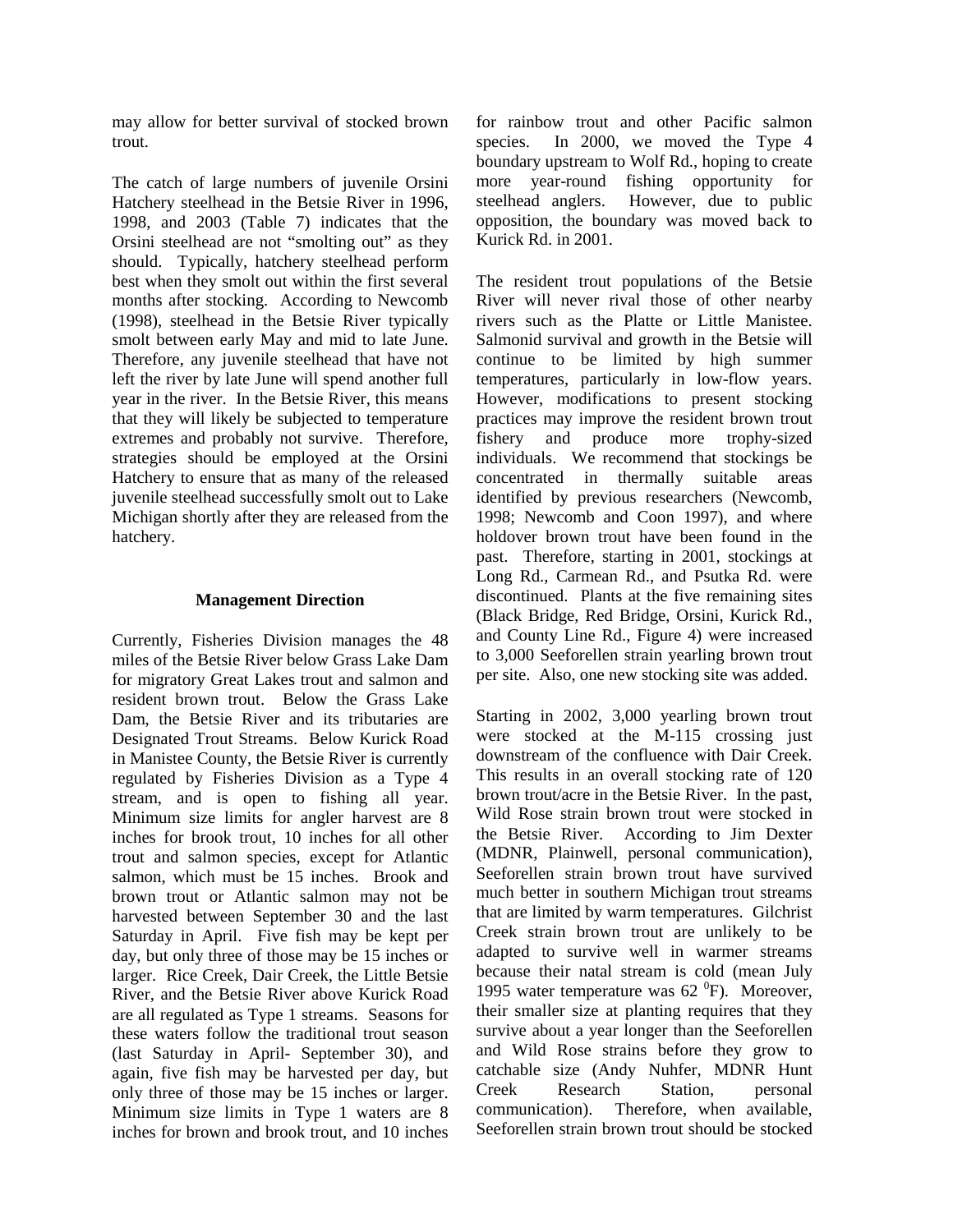into the Betsie River. The results of changes to the stocking program will be monitored by conversing with anglers and by repeating the population estimate surveys of 1990 and 1996.

Possible causes for the perceived decline in steelhead fishing are unknown. The washout of Thompsonville Dam in 1989 gave steelhead access to the entire river, including the Little Betsie, thus spreading the run over a larger area. Reduced densities per unit of stream area presumably could reduce angler catch rates. Small steelhead released from the Orsini hatchery in some years in the early to mid 1990's may not have been large enough to smolt the year they were planted. Studies have shown that survival for stocked steelhead smolts is much higher when they are larger than 200 mm or 7.9 inches (Seelbach et al. 1994). In recent years however, the average size of the yearling steelhead planted by the Orsini hatchery has increased. Since 1998, steelhead smolts planted in the Betsie River have averaged over 7.0 inches long. The Orsini Hatchery should have a target size of 8.0 inches for steelhead smolts, even if it requires a reduction in the numbers of steelhead smolts raised and stocked. In an attempt to increase the average size of the stocked steelhead, the number of fish supplied to the Orsini Hatchery for the 2004 plant was reduced from 40,000 to 35,000. Hopefully, decreasing the density of steelhead in the raceways will allow them to grow to a larger size.

Another potential problem in the past with the Orsini Hatchery operation has been date of release. In many previous years, the Orsini steelhead were not released from the hatchery until mid-June. This may have been too late, dooming the juvenile steelhead to spend another entire year in the Betsie River, and thus possibly subjecting them to lethal temperatures. In 2003, the Orsini steelhead were released in mid-May, hopefully early enough so that at least those big enough successfully smolted out. In 2004, the Orsini steelhead will be released from the hatchery in early April. Interestingly enough, no hatchery steelhead larger than 7" were captured in the 2003 survey of the Kurick Road site (Table 7.). In the previous two surveys in 1996 and 1998, there were larger, 8 and 9 inch

hatchery steelhead caught. Hopefully, the lack of larger hatchery steelhead in the 2003 survey indicated that they were released early enough, and that they successfully smolted out to Lake Michigan. Another management action that will help to assess the Orsini Hatchery program is fin clipping. Starting in 2005, the Orsini steelhead will be marked with their own individual fin clip, instead of the generic right pectoral fin clip used to mark all winter-run steelhead stocked into Michigan tributaries. This will help us assess the survival and return of the Orsini steelhead to the Betsie River.

Although the Orsini Hatchery operation has not been without problems, it should still be viewed as a successful cooperative venture with the Manistee County Sportfishing Association. In the early 1980s, the Betsie River was being planted with an average of about 20,000 steelhead fingerlings, and they were often very small, even as small as  $3.2$ " in 1982. These stocked fish could not have provided much benefit to the Betsie River steelhead fishery. Also, recent research (Jory Jonas, MDNR, Charlevoix Research Station, unpublished data) has shown that steelhead imprint and return to several Michigan rivers much better when they are planted at upstream sites. In the Jonas study, fish planted at harbor sites had much higher straying rates. Michigan DNR hatchery personnel have monitored the condition of the Orsini steelhead in recent years (Martha Wolgamood, MDNR Wolf Lake Hatchery, personal communication) and the condition of the Orsini fish has been as good as from hatcheries operated by MDNR. In summary, the Orsini hatchery operation has allowed the Betsie River to be stocked with higher numbers of steelhead at an upstream site, which should provide better imprinting and homing to the river. Therefore, MDNR Fisheries Division will continue to supply the Orsini Hatchery with 35,000 fall fingerling steelhead annually. Fisheries Division will also fund up to \$3,000 per cycle of the hatchery power needs as well as providing staff to inspect and review the Orsini hatchery capacity and operating conditions.

The perceived decline in steelhead fishing on the Betsie River may be just that, perception. It is entirely possible that steelhead fishing on the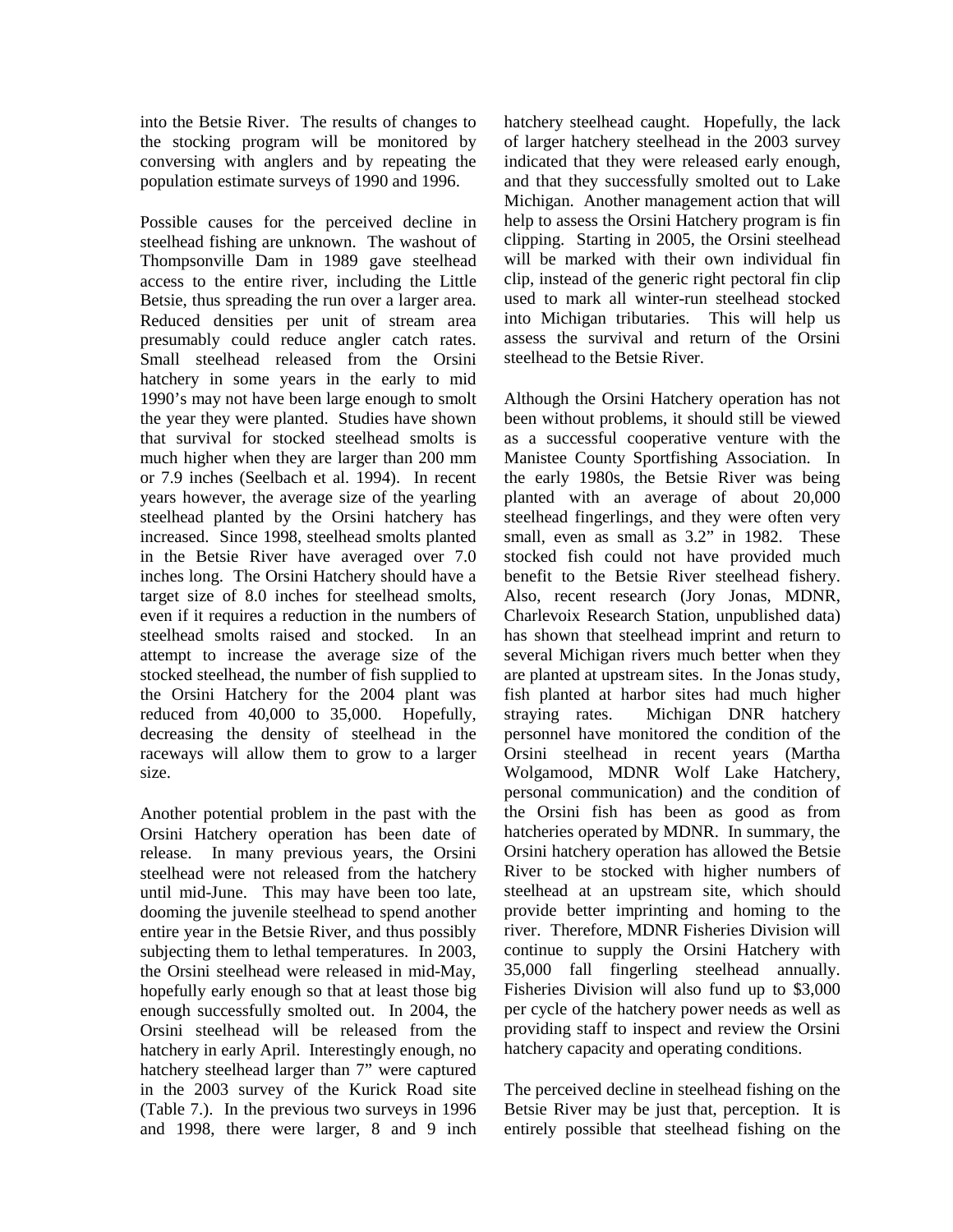Betsie has actually not declined, or was never really as good as some say. The available data seem to support this conclusion. According to Rakoczy and Rogers (1987, 1988, and 1990), total catch per hour for steelhead on the Betsie River below Homestead Dam was .0397 in 1986 (April-November), .0303 in 1987 (April-October), and .0270 in 1988 (April-October). While these catch rates are respectable, they are not exceptional. For example, in 1986, catch rates were higher in the Grand River (.0553), the Muskegon River (.0484), and the Bear River (.0428). In recent years, total catch per hour for steelhead on the Manistee River below Tippy Dam was .0419 in 1999 and .0418 in 2000 (Rakoczy, unpublished data). While fishing may have been good on the Betsie in those years, it does not appear to have been better than that on many other Michigan rivers, then or now. Michigan west coast steelhead runs and angler catch rates can be extremely variable from year to year. The run size and timing is dependent on many different factors, including weather, water temperature, rainfall, Lake Michigan conditions, and so on.

Fisheries Division personnel will continue to work with the BRWRC and the Conservation Resource Alliance to halt sand inputs from eroding streambanks and poorly constructed road/stream crossings. As sand inputs are eliminated, the focus of the BRWRC should turn to the installation of various types of habitat, including large woody material, lunker structures, boulders, and shading (tree planting). We should continue to maintain the sand trap at Kurick Rd. and should make sure it is emptied in a timely manner. The combined effects of reducing sand erosion, removing excess sand already in the channel, and tree plantings are management actions that will help reduce temperatures in the Betsie River. Streams with heavy sand bedloads tend to widen and become shallower, allowing them to warm at a faster rate. Fisheries Division personnel should also work with the BRWRC and CRA to interpret the results of the temperature study currently being conducted by those groups. Although the upper Betsie River is not presently suitable for yearround brown trout survival, habitat improvement work should still continue there. The upper Betsie River is much wider than it should be, most likely due to turn-of-the-century logging practices. Therefore, we should continue to work to narrow and deepen the channel as much as possible. This may help to moderate stream temperatures somewhat. Even as it is now, the upper Betsie River is moderate-gradient water with abundant gravel, which allows for outstanding natural reproduction of chinook salmon.

MDNR Wildlife Division is currently in the process of evaluating the function of the Grass Lake Flooding (Rich Earle, MDNR Wildlife Division, Traverse City, personal communication). If it is determined that the Grass Lake Flooding is not providing the appropriate benefits to wildlife populations, then we should work with Wildlife Division to remove the dam. While this will likely not drastically affect the watershed, it may moderate water temperatures somewhat in the upper Betsie River and allow for better survival of stocked trout and possibly some natural reproduction as well.

One other situation that needs to be addressed is the old Dair Mill site on Dair Creek. Sometime around 1900, a mill and dam were constructed on Dair Creek. The mill is long since gone, but half of the flow of Dair Creek continues to flow into the Betsie River through an artificial channel. This diminishes the flow in the natural channel of lower Dair Creek. The result is that steelhead may have difficulty accessing the upper portions of Dair Creek. Newcomb (1998) identified Dair Creek as critical spawning and rearing habitat for wild steelhead in the Betsie River. To remedy the situation, the artificial channel should be filled in and all the flow returned to the natural channel of Dair Creek. This will ensure that steelhead and other migratory salmonids will be able to access the upstream portions of Dair Creek.

Since a large portion of the Betsie River, Little Betsie River, and Dair Creek watersheds are within the Pere Marquette State Forest, Best Management Practices and Natural Rivers buffers need be followed by DNR Forest Management personnel when they propose timber harvests. Fisheries Division personnel should analyze and comment if necessary on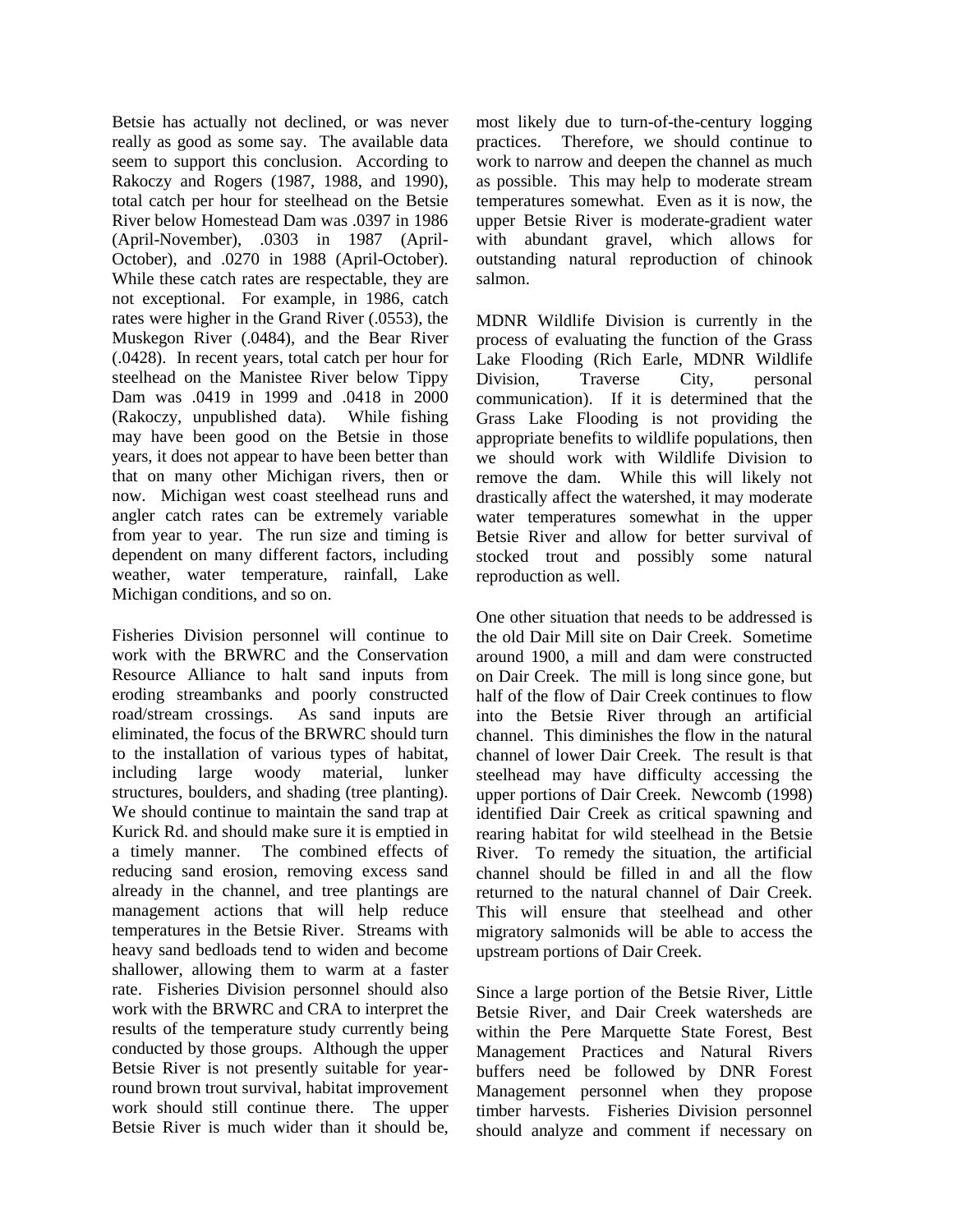Forest Compartment Reviews that pertain to the Betsie River watershed. Forested areas along important tributary streams like Dair Creek, the Little Betsie River, and others should not be managed for young successional aspen. Instead, coniferous species should be encouraged, and Old-Growth designations pursued. Young aspen is a prime food source for beaver, and beavers have the potential to severely degrade and even completely block small streams like the Little Betsie River and Dair Creek. Newcomb (1997) identified these tributary streams as important contributors of cold water to the Betsie River, as well as critical producers of wild steelhead smolts. Therefore, every possible effort should be made to discourage beavers from colonizing and blocking these tributary streams. Beaver dams degrade small trout streams by blocking upstream fish migrations, warming the water, blocking woody debris and organic material downstream movements, and interfere with insect drift.

Fisheries Division personnel should also work with the Michigan Department of Environmental Quality to protect the Betsie River watershed from unwise land use and improper development. Improper development and poor land-use practices have the potential to further degrade the Betsie River (through increased runoff, less shade, more erosion at crossings, etc.). Newcomb (1997) found a negative relationship between spring flow and the number of age-0 steelhead present. Therefore, stormwater runoff from any new developments should not be allowed to enter the river. The larger tributaries, particularly the Little Betsie River and Dair Creek, are critical for wild steelhead reproduction. Newcomb (1998) also found that small tributaries and springs also provided good thermal refuge and habitat for juvenile steelhead. Therefore, all tributaries should be protected with extra diligence from improper land use and poor logging practices. Natural Rivers designation should also continue to help with this management goal.

#### **References**

- Bonham, M. 1975. An assessment of the Betsie River trout population since rehabilitation in 1965. Michigan Department of Natural Resources, Fisheries Division, Lansing, Michigan.
- Bonham, M. 1976. Betsie River water temperature study; Grass Lake wildlife flooding. Technical Report No. 76-2. Michigan Department of Natural Resources, Fisheries Division, Lansing, Michigan.
- Fleming, K., and K. Kook. 1997. Evaluating streambank stabilization measures on the Betsie River. Conservation Resource Alliance, Traverse City, MI.
- Gooding, M. P. 1995. A watershed classification scheme for lower Michigan. A Practicum Paper. University of Michigan. Ann Arbor. 36 pp.
- Hay, R. L. 1990. Stream surveys: Betsie River, 1990. Michigan Department of Natural Resources, Fisheries Division. Cadillac, MI.
- MDNR Wildlife Bureau. 1994. Gap Northern Lower Peninsula Landcover. MDNR Spatial Information Resources Center. Roscommon, MI.
- Newcomb, T. J., and T. G. Coon. 1997. Assessment of management alternatives for altering the thermal regime of the Betsie River, Michigan. Fisheries Research Report 2047, Michigan Department of Natural Resources. Ann Arbor.
- Newcomb, T. J. 1998. Productive capacity of the Betsie River watershed for steelhead smolts. Ph D. Dissertation, Michigan State University. East Lansing. 166 p.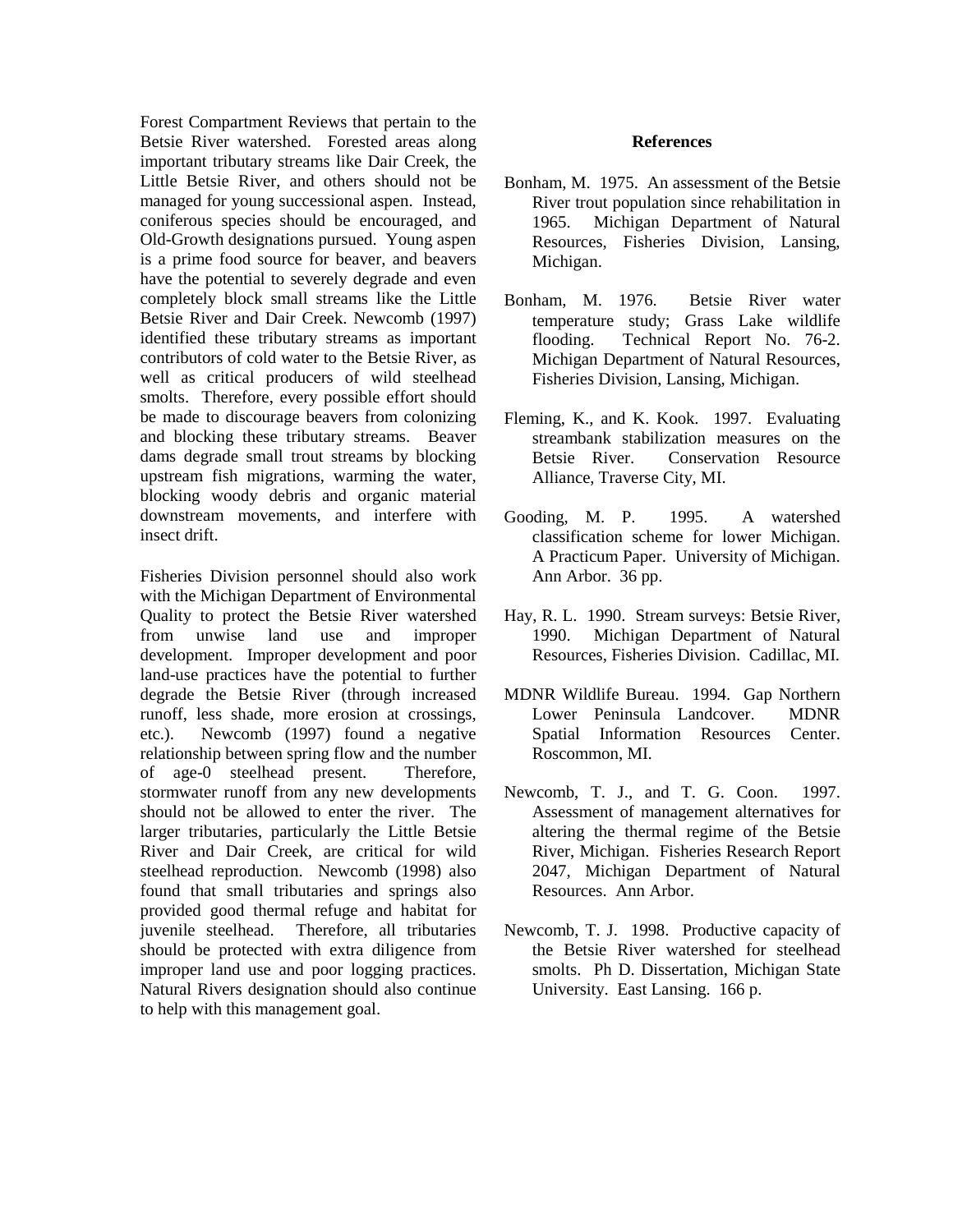- Rakoczy, G. P., and R. D. Rogers. 1987. Sportfishing catch and effort from the Michigan waters of Lakes Michigan, Huron, and Erie, and their important tributary streams, April 1, 1986-March 31, 1987 (Appendices). Michigan Department of Natural Resources, Fisheries Division, Fisheries Technical Report No. 87-6 a and b, Ann Arbor.
- Rakoczy, G. P., and R. D. Rogers. 1988. Sportfishing catch and effort from the Michigan waters of Lakes Michigan, Huron, and Erie, and their important tributary streams, April 1, 1987-March 31, 1988 (Appendices). Michigan Department of Natural Resources, Fisheries Division, Fisheries Technical Report No. 88-9 a and b, Ann Arbor.
- Rakoczy, G. P., and R. D. Rogers. 1990. Sportfishing catch and effort from the Michigan waters of Lakes Michigan, Huron, and Erie, and their important tributary streams, April 1, 1988-March 31, 1989 (Appendices). Michigan Department of Natural Resources, Fisheries Division, Fisheries Technical Report No. 90-2 a and b, Ann Arbor.
- Seelbach, P. W., J. L. Dexter, and N. D. Ledet. 1994. Performance of steelhead smolts stocked in southern Michigan warmwater rivers. Fisheries Research Report 2003, Michigan Department of Natural Resources. Ann Arbor, MI.
- Wicklund, R. G., and B. C. Dean. 1958. Betsie River Watershed: Survey and plans report. Michigan Department of Conservation, Fish Division, Lake and Stream Improvement Section. Lansing, MI.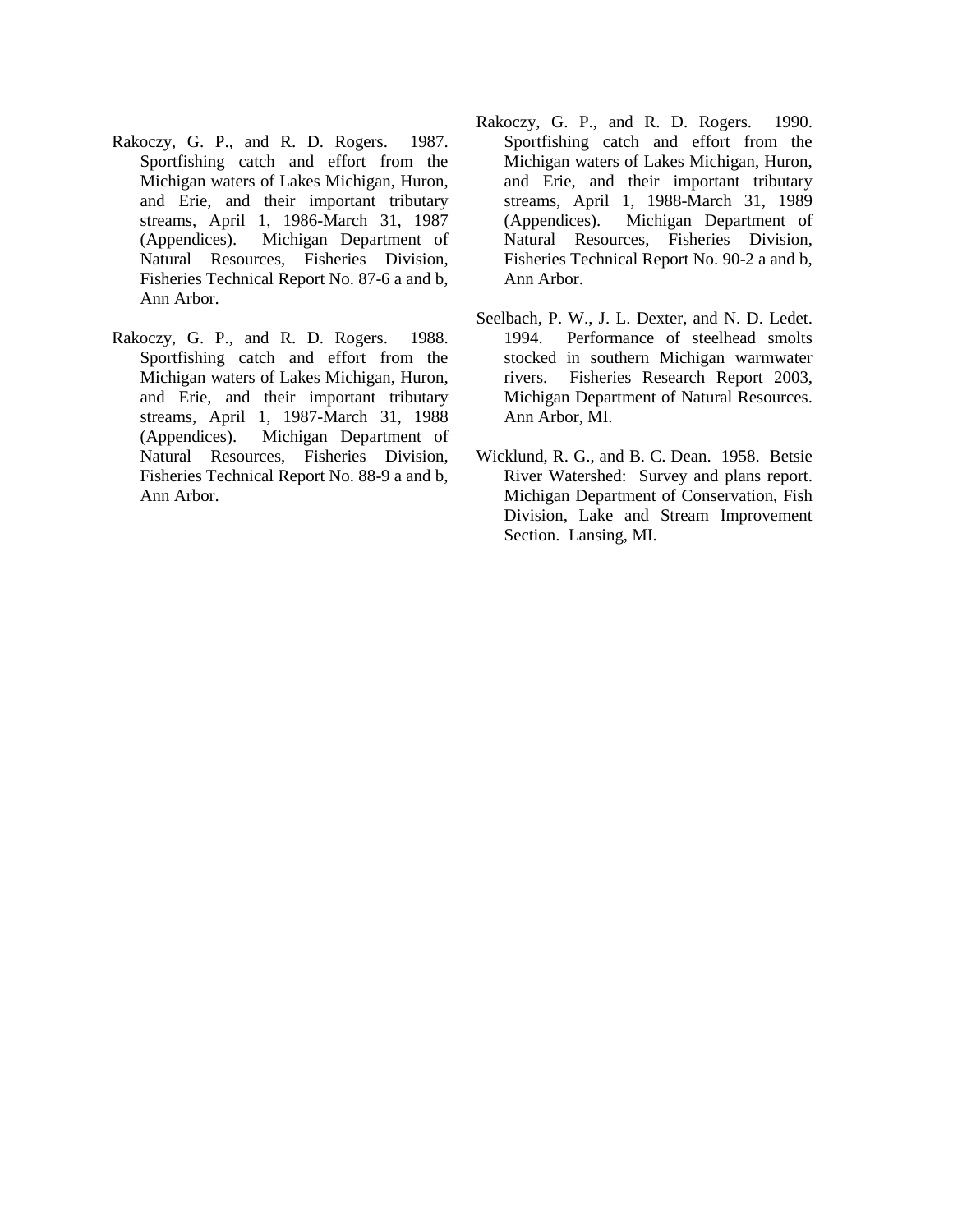|      |                              | Long  | Carmean | King   | <b>Black</b>  | Red           |        | Kurick | Psutka | County<br>Line |        | River |           |
|------|------------------------------|-------|---------|--------|---------------|---------------|--------|--------|--------|----------------|--------|-------|-----------|
| Year | <b>Species and Strain</b>    | Rd.   | Rd.     | Rd.    | <b>Bridge</b> | <b>Bridge</b> | Orsini | Rd.    | Rd.    | Rd.            | M-115  | Rd.   | Frankfort |
| 1980 | <b>Brown Trout</b>           | 1,000 | 1,000   |        | 1,000         |               |        | 1,000  | .000   | 1,000          | 500    |       |           |
|      | Rainbow Trout (MI steelhead) |       |         |        |               |               |        |        |        |                |        |       | 20,000    |
| 1981 | <b>Brown Trout</b>           | 1,000 | 1,000   |        | 1,000         | 1,000         |        | 1,000  | 1,000  | 1,000          | 500    |       | 8,400     |
|      | Rainbow Trout (MI steelhead) |       |         |        |               |               |        |        |        |                |        |       | 20,004    |
| 1982 | <b>Brown Trout</b>           | 1,400 | 1,400   |        | 1,400         | 1,400         |        | 1,500  |        | 1,500          | 750    |       |           |
|      | <b>BNT</b> fall fingerlings  |       |         |        |               |               |        |        |        |                |        |       | 20,000    |
|      | Rainbow Trout (MI steelhead) |       |         |        |               |               |        |        |        |                |        |       | 15,000    |
| 1983 | <b>Brown Trout</b>           | 2,000 | 2,000   |        | 2,000         | 2,000         |        | 2,000  |        | 2,000          | 1,000  |       | 10,000    |
|      | <b>BNT</b> fall fingerlings  |       |         |        |               |               |        |        |        |                |        |       | 20,000    |
|      | Rainbow Trout (MI steelhead) |       |         |        |               |               |        |        |        |                |        |       | 23,359    |
| 1984 | <b>Brown Trout</b>           | 2,000 | 2,000   |        | 2,000         | 2,000         |        | 2,000  | 2,000  | 2,000          | 1,000  |       | 15,000    |
|      | <b>BNT</b> fall fingerlings  |       |         |        |               |               |        |        |        |                |        |       | 17,000    |
|      | Rainbow Trout (MI steelhead) |       |         |        |               |               |        |        |        |                |        |       | 15,000    |
|      | RBT (Rogue R. steelhead)     |       |         |        |               |               |        |        |        |                |        |       | 8,000     |
| 1985 | <b>Brown Trout</b>           | 1,910 | 1,910   |        |               | 1,910         |        | 1,810  | 1,810  | 1,810          | 810    |       | 11,300    |
|      | <b>BNT</b> fall fingerlings  |       |         |        |               |               |        |        |        |                |        |       | 20,000    |
|      | Rainbow Trout (MI steelhead) |       |         |        |               |               |        |        |        |                |        |       | 13,000    |
| 1986 | <b>Brown Trout</b>           | 1,930 | 1,930   |        | 1,930         | 1,930         |        | 1,850  | 1,850  | 1,850          | 850    |       | 15,000    |
|      | <b>BNT</b> fall fingerlings  |       |         |        |               |               |        |        |        |                |        |       | 20,000    |
|      | Rainbow Trout (Skamania)     |       |         |        |               |               |        |        |        |                |        |       | 20,001    |
| 1987 | <b>Brown Trout</b>           | 1,940 | 1,940   |        | 1,940         | 1,940         |        | 1,880  | 1,880  | 1,880          | 880    |       | 14,900    |
|      | <b>BNT</b> fall fingerlings  |       |         |        |               |               |        |        |        |                |        |       | 11,500    |
|      | Rainbow Trout (Shasta, fall  |       |         |        |               |               |        |        |        |                |        |       |           |
|      | fingerlings)                 |       |         |        |               |               |        |        |        |                |        |       | 4,560     |
|      | Rainbow Trout (Skamania)     |       |         |        |               |               |        |        |        |                |        |       | 17,500    |
| 1988 | <b>Brown Trout</b>           | 2,000 | 2,000   |        | 2,000         | 2,000         |        | 2,000  | 2,000  | 2,000          | 1,000  |       | 15,000    |
|      | <b>BNT</b> fall fingerlings  |       |         | 10,000 |               | 10,000        |        |        |        |                | 10,000 |       |           |
|      | Rainbow Trout (Skamania)     |       |         |        |               |               |        |        |        |                |        |       | 15,000    |

Table 1.-Michigan DNR fish plantings into the Betsie River from 1980-2003.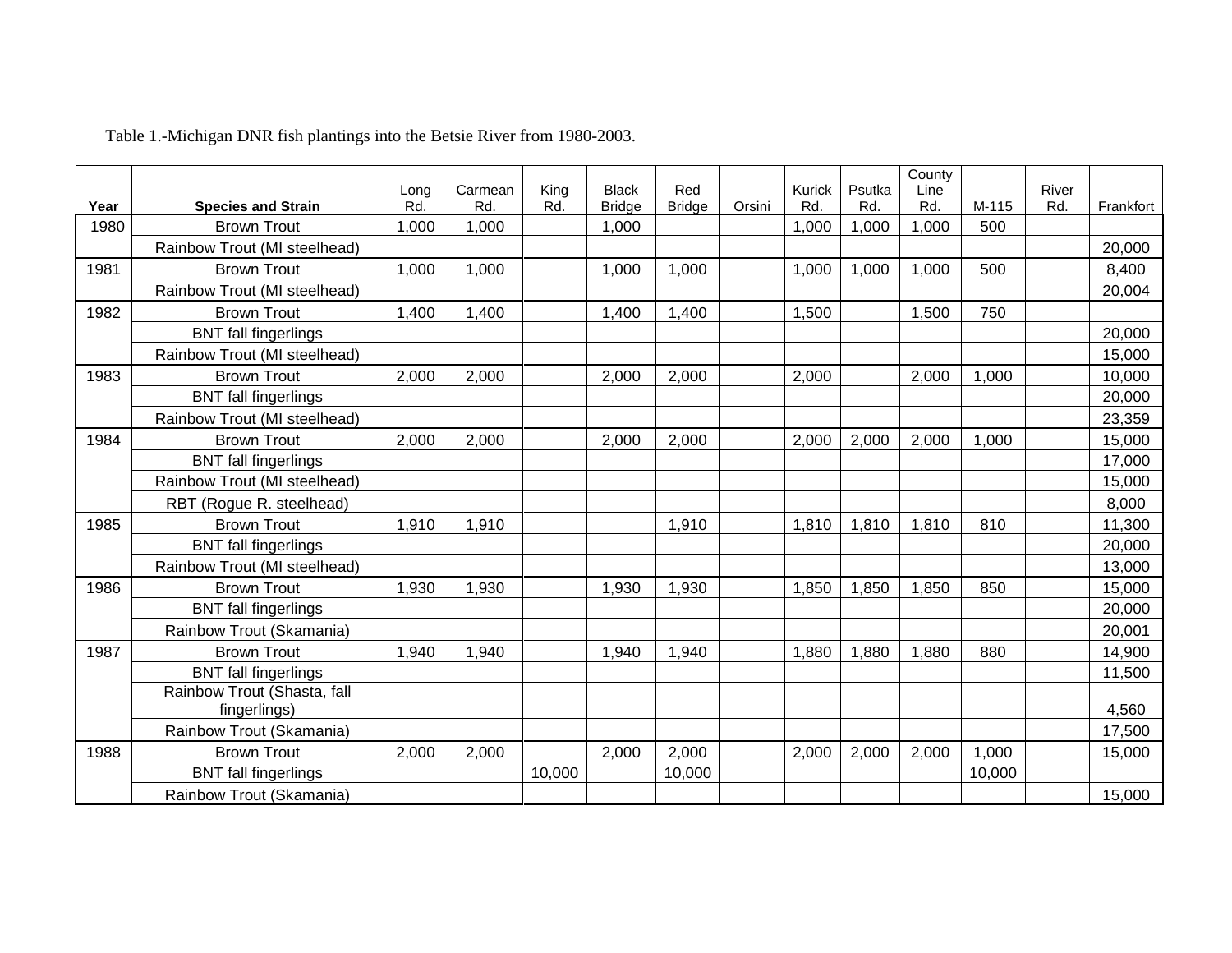# Table 1.-Continued

|      |                                      |             |                |             |                               |                      |        |               |               | County      |        |              |           |
|------|--------------------------------------|-------------|----------------|-------------|-------------------------------|----------------------|--------|---------------|---------------|-------------|--------|--------------|-----------|
| Year | <b>Species and Strain</b>            | Long<br>Rd. | Carmean<br>Rd. | King<br>Rd. | <b>Black</b><br><b>Bridge</b> | Red<br><b>Bridge</b> | Orsini | Kurick<br>Rd. | Psutka<br>Rd. | Line<br>Rd. | M-115  | River<br>Rd. | Frankfort |
| 1989 | <b>Brown Trout</b>                   | 2,000       | 2,000          |             | 2,000                         | 2,000                |        | 2,000         | 2,000         | 2,000       |        | 1,000        | 15,000    |
|      | <b>BNT</b> fall fingerlings          | 14,000      | 14,000         |             | 14,000                        | 14,000               |        |               |               |             |        | 14,000       | 57,000    |
|      | Rainbow Trout (MI steelhead fry)     |             |                |             | 110,875                       |                      |        |               |               |             |        |              |           |
|      | Rainbow Trout (Skamania)             |             |                |             | 15,000                        |                      |        |               |               |             |        | 15,000       |           |
| 1990 | <b>Brown Trout</b>                   | 2,000       | 2,000          |             | 2,000                         | 2,000                |        | 2,000         | 2,000         | 1,999       | 1,000  |              | 14,998    |
|      | <b>BNT</b> fall fingerlings          |             |                |             |                               |                      |        |               |               |             | 10,000 |              |           |
|      | Rainbow Trout (MI steelhead)         |             |                |             |                               |                      |        |               |               |             |        | 10,000       |           |
|      | Rainbow Trout (Skamania)             |             |                |             |                               |                      |        |               |               |             |        | 10,360       |           |
| 1991 | <b>Brown Trout</b>                   | 2,000       | 2,000          |             | 1,999                         | 2,000                |        | 1,990         | 1,990         | 1,990       | 998    |              | 15,738    |
|      | Rainbow Trout (MI steelhead)         |             |                |             |                               |                      | 29,171 |               |               |             |        |              |           |
|      | Rainbow Trout (Skamania)             |             |                |             |                               |                      |        |               |               |             |        | 10,000       |           |
| 1992 | Brown Trout (Wild Rose)              | 1,990       | 1,990          |             | 1,990                         | 1,990                |        | 1,990         | 1,990         | 1,990       | 990    |              | 14,700    |
|      | Rainbow Trout (MI steelhead)         |             |                |             |                               |                      | 32,141 |               |               |             |        |              |           |
| 1993 | Brown Trout (Wild Rose)              | 2,000       | 2,000          |             | 2,000                         | 2,000                |        | 2,000         | 2,000         | 2,000       | 1,000  |              | 14,900    |
|      | Rainbow Trout (MI steelhead)         |             |                |             |                               |                      | 44,125 |               |               |             |        |              |           |
| 1994 | Brown Trout (Wild Rose)              | 1,999       | 1,999          |             | 2,000                         | 1,999                |        | 2,000         | 1,996         | 1,999       | 998    |              | 15,000    |
|      | Rainbow Trout (MI steelhead)         |             |                |             |                               |                      | 48,560 |               |               |             |        |              |           |
| 1995 | Brown Trout (Wild Rose)              | 1,970       | 1,970          |             | 1,970                         | 1,970                |        | 1,940         | 1,940         | 1,940       | 940    |              | 14,900    |
|      | Rainbow Trout (MI steelhead)         |             |                |             |                               |                      | 49,206 |               |               |             |        |              |           |
| 1996 | Brown Trout (Wild Rose)              | 1,980       | 1,980          |             | 1,980                         | 1,980                |        | 1,921         | 1,921         | 1,921       | 970    |              | 13,500    |
|      | Rainbow Trout (MI steelhead)         |             |                |             |                               |                      | 54,916 |               |               |             |        |              |           |
| 1997 | Brown Trout (Wild Rose)              | 2,057       | 2,058          |             | 2,058                         | 2,060                | 1,058  | 2,059         | 2,059         | 2,058       |        |              | 14,170    |
|      | Rainbow Trout (MI steelhead)         |             |                |             |                               |                      | 49,279 |               |               |             |        |              |           |
| 1998 | Brown Trout (Wild Rose)              | 1,990       | 1,990          |             | 1,975                         | 1,990                | 980    | 1,980         | 1,980         | 1,980       |        |              | 14,500    |
|      | Rainbow Trout (MI steelhead)         |             |                |             |                               |                      | 38,700 |               |               |             |        |              |           |
| 1999 | Brown Trout (Wild Rose)              |             |                |             |                               |                      | 1,000  | 2,000         | 2,000         | 2,000       |        |              |           |
|      | <b>Brown Trout (Gilchrist Creek)</b> | 2,000       | 2,000          |             | 2,000                         | 2,000                |        |               |               |             |        |              |           |
|      | <b>Brown Trout (Seeforellen)</b>     |             |                |             |                               |                      |        |               |               |             |        |              | 15,000    |
|      | Rainbow Trout (MI steelhead)         |             |                |             |                               |                      | 38,700 |               |               |             |        |              |           |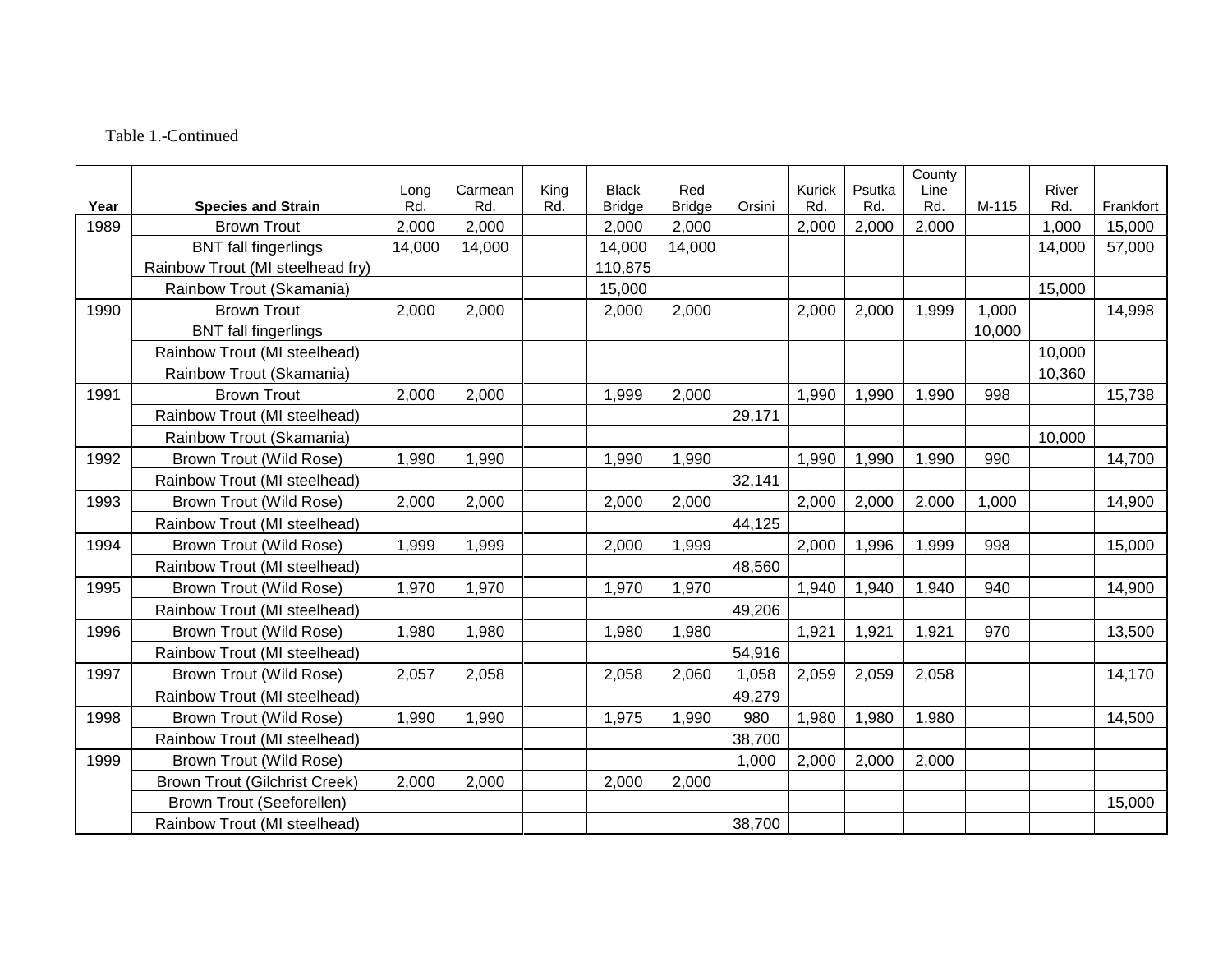# Table 1.-Continued

|      |                                      |             | Carmean | King | <b>Black</b>  | Red           |        | Kurick | Psutka | County<br>Line |       | River |           |
|------|--------------------------------------|-------------|---------|------|---------------|---------------|--------|--------|--------|----------------|-------|-------|-----------|
| Year | <b>Species and Strain</b>            | Long<br>Rd. | Rd.     | Rd.  | <b>Bridge</b> | <b>Bridge</b> | Orsini | Rd.    | Rd.    | Rd.            | M-115 | Rd.   | Frankfort |
| 2000 | Brown Trout (Wild Rose)              | 2,100       | 2,100   |      | 2,100         | 2,100         | ,100   | 2,100  | 2,100  | 2,100          |       |       | 20,000    |
|      | Rainbow Trout (MI steelhead)         |             |         |      |               |               | 39,991 |        |        |                |       |       |           |
| 2001 | Brown Trout (Wild Rose)              |             |         |      |               |               |        |        |        |                |       |       | 15,800    |
|      | <b>Brown Trout (Seeforellen)</b>     |             |         |      | 3,070         | 3,070         | 3,070  | 3,070  |        | 3,070          |       |       |           |
|      | Rainbow Trout (MI steelhead)         |             |         |      |               |               | 39,400 |        |        |                |       |       |           |
| 2002 | Brown Trout (Wild Rose)              |             |         |      |               |               |        |        |        |                |       |       | 15,800    |
|      | <b>Brown Trout (Gilchrist Creek)</b> |             |         |      | 3,040         | 3,040         | 3,040  | 3,040  |        | 3,040          | 3,040 |       |           |
|      | Rainbow Trout (MI steelhead)         |             |         |      |               |               | 38,560 |        |        |                |       |       |           |
| 2003 | Brown Trout (Wild Rose)              |             |         |      | 3,050         | 3,050         | 3,050  | 3,050  |        | 3,050          | 3,050 |       | 15,500    |
|      | Rainbow Trout (MI steelhead)         |             |         |      |               |               | 38,725 |        |        |                |       |       |           |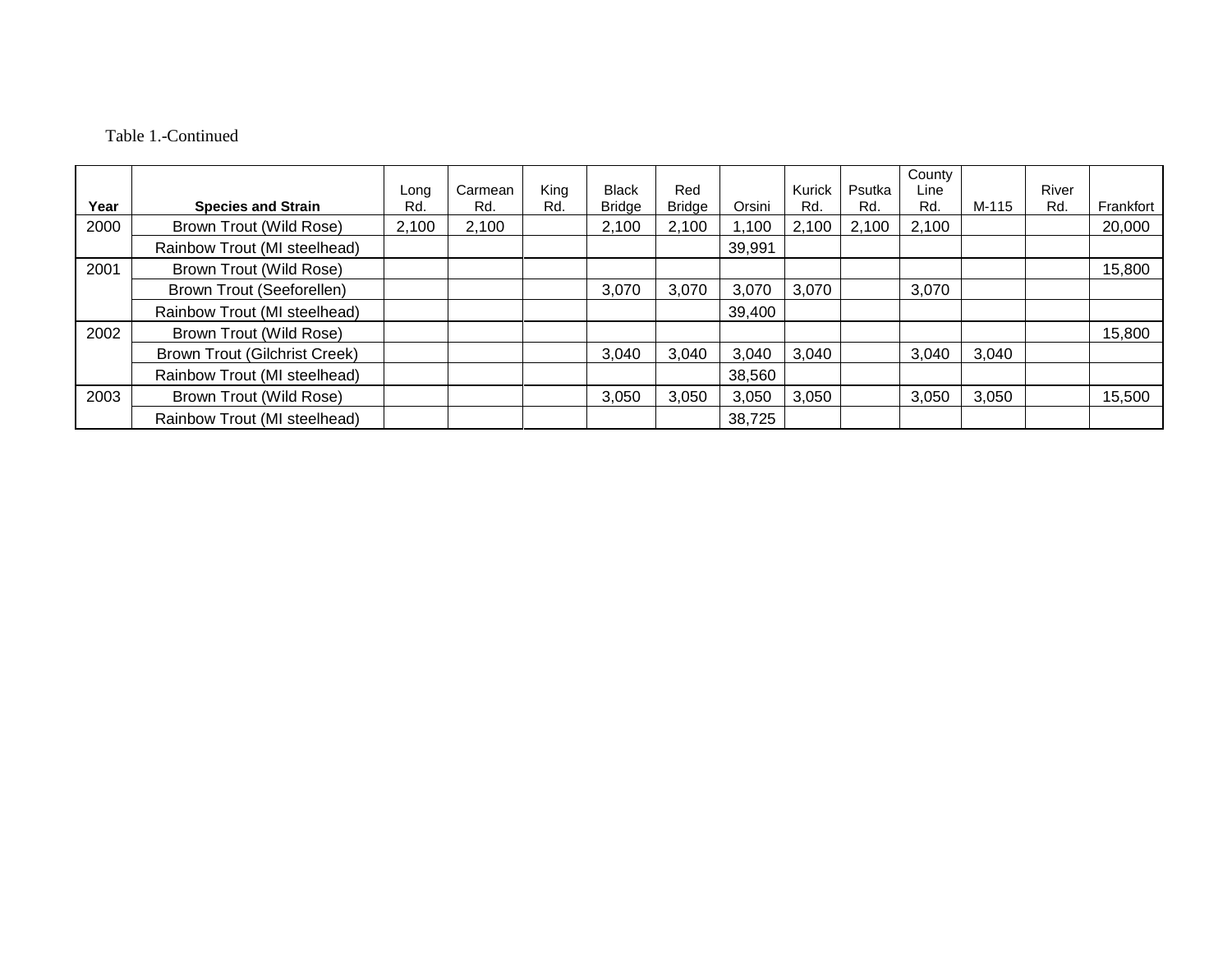| Year | # Stocked | Size (cm) | Size (inches) |
|------|-----------|-----------|---------------|
| 1991 | 29,171    | 17.4      | 6.9           |
| 1992 | 32,141    | 20.4      | 8.0           |
| 1993 | 44,125    | 15.2      | 6.0           |
| 1994 | 48,560    | 13.7      | 5.4           |
| 1995 | 49,206    | 17.6      | 6.9           |
| 1996 | 54,916    | 15.5      | 6.1           |
| 1997 | 49,279    | 16.8      | 6.6           |
| 1998 | 38,700    | 17.8      | 7.0           |
| 1999 | 40,400    | 18.3      | 7.2           |
| 2000 | 39,991    | 18.2      | 7.2           |
| 2001 | 39,400    | 17.4      | 6.9           |
| 2002 | 38,560    | 18.5      | 7.3           |
| 2003 | 38,725    | 16.7      | 6.6           |

Table 2.-Orsini Hatchery Steelhead Production, 1991-2003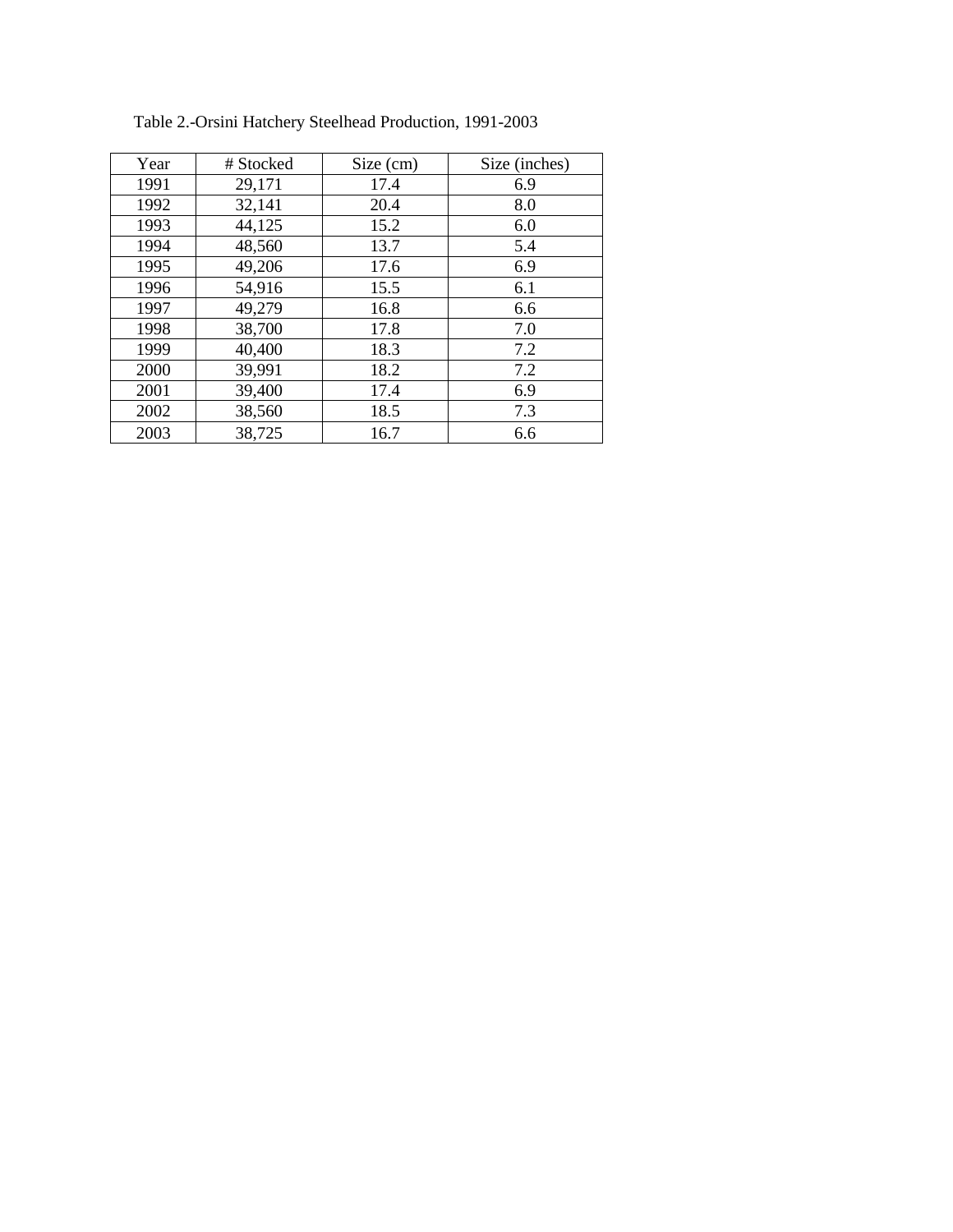|                      | <b>Brown</b> | Rainbow |             |                |
|----------------------|--------------|---------|-------------|----------------|
|                      | trout        | trout   | Coho salmon | Chinook salmon |
| King Rd.             |              |         |             |                |
| 1990                 | 1.7          | 0.23    | None obs.   | $**$           |
| 1996                 | 1.93         | 3.94    | 0.01        | 0.01           |
| Lindy Rd.            |              |         |             |                |
| 1990                 | 14.1         | 0.3     | None obs.   | None obs.      |
| 1996                 | 1.03         | 4.04    | 0.01        | 0.15           |
| Kurick Rd.           |              |         |             |                |
| 1990                 | 7.9          | 4.6     | 2.8         | None obs.      |
| 1996                 | 1.48         | 53.8*   | None obs.   | 0.05           |
| Psutka Rd.           |              |         |             |                |
| 1990                 | 0.8          | 1.5     | 0.4         | $**$           |
| 1996                 | 1.92         | 6.46    | None obs.   | None obs.      |
| <b>Homestead Dam</b> |              |         |             |                |
| 1990                 | 0.9          | 0.7     | $**$        | $**$           |
| 1996                 |              |         |             |                |

Table 3.-1990 and 1996 Betsie River salmonid population estimates, in lbs/acre.

\* Many of the rainbow trout captured at this station had right pectoral fin clips and were most likely stocked from the Orsini Hatchery.

\*\* Indicates that although a few individuals were observed at the station, not enough were captured for a reliable estimate.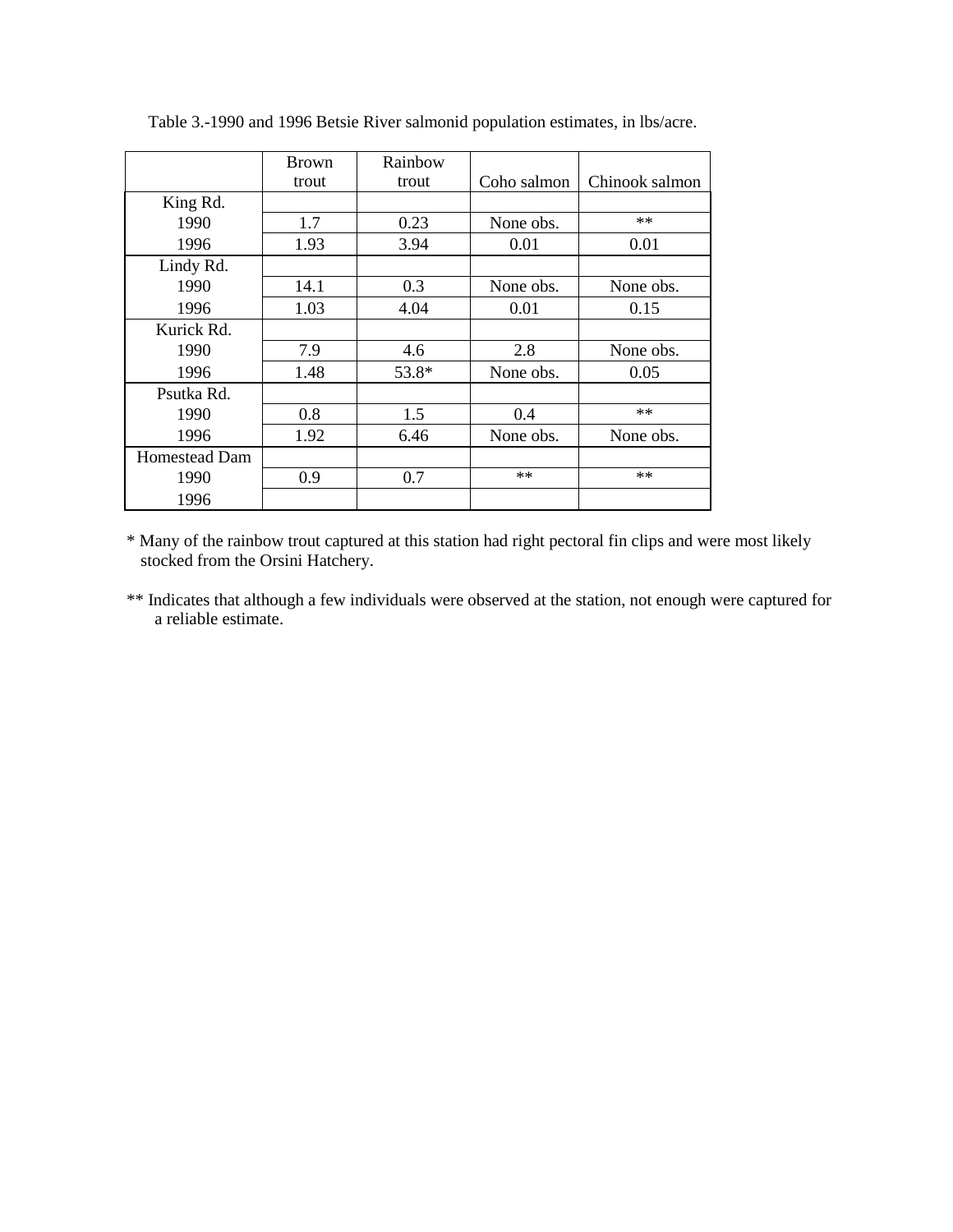|               | <b>Brown</b> | Rainbow |             |                |
|---------------|--------------|---------|-------------|----------------|
|               | trout        | trout   | Coho salmon | Chinook salmon |
| King Rd.      |              |         |             |                |
| 1990          | 11.9         | 4.0     | None obs.   | 0.5            |
| 1996          | 7.92         | 55.45   | 0.99        | 0.99           |
| Lindy Rd.     |              |         |             |                |
| 1990          | 64.9         | 9.5     | None obs.   | None obs.      |
| 1996          | 4.05         | 60.17   | 0.68        | 10.14          |
| Kurick Rd.    |              |         |             |                |
| 1990          | 25.3         | 236.4   | 149.3       | None obs.      |
| 1996          | 9.74         | 624.68* | None obs.   | 3.25           |
| Psutka Rd.    |              |         |             |                |
| 1990          | 6.8          | 9.8     | 97.7        | 2.3            |
| 1996          | 11.28        | 41.6    | None obs.   | None obs.      |
| Homestead Dam |              |         |             |                |
| 1990          | 2.2          | 49.3    | 1.8         | $**$           |
| 1996          |              |         |             |                |

Table 4.-1990 and 1996 Betsie River salmonid population estimates, in number/acre.

\* Many of the rainbow trout captured at this station had right pectoral fin clips and were most likely stocked from the Orsini Hatchery.

\*\* Indicates that although a few individuals were observed at the station, not enough were captured for a reliable estimate.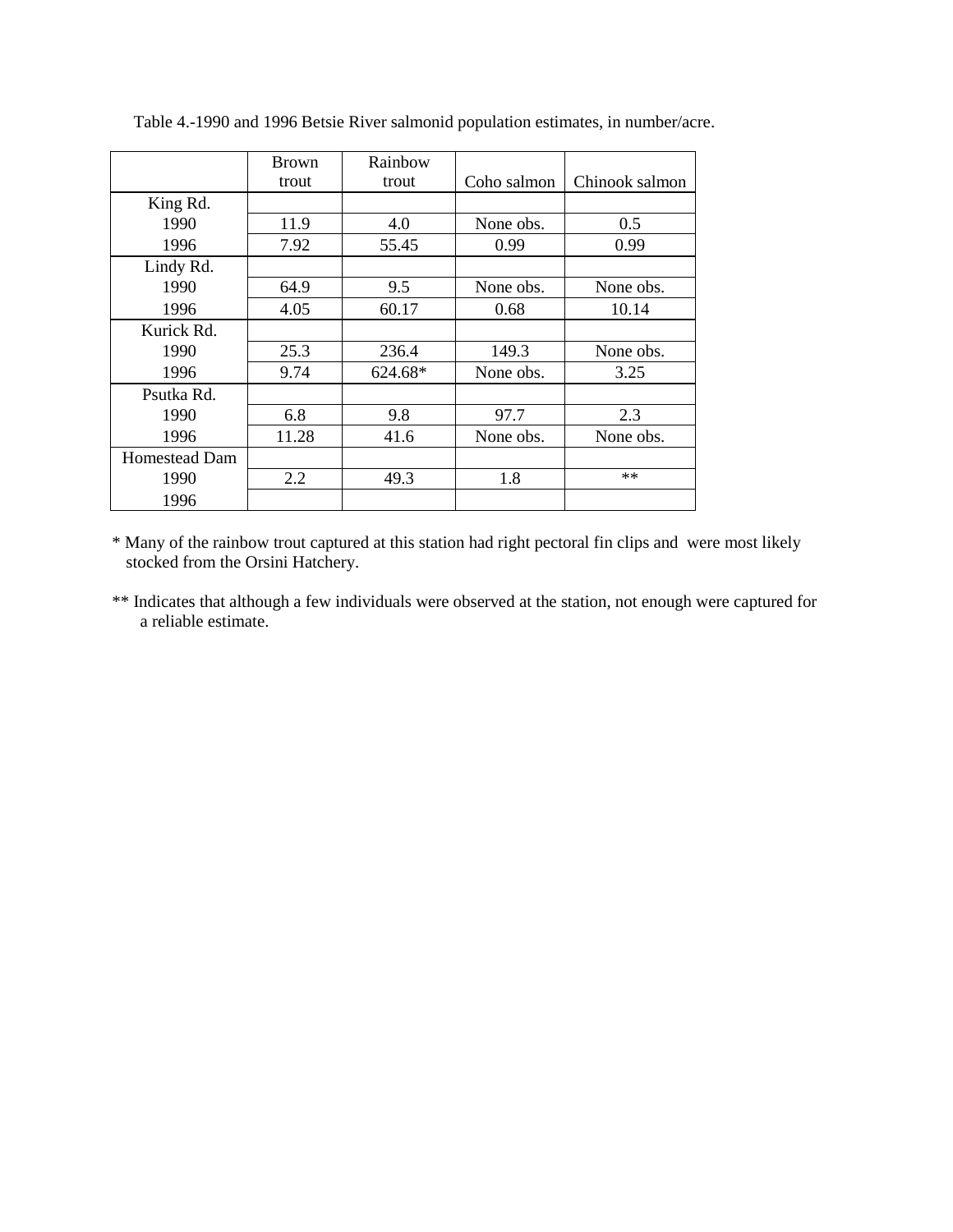| Table 5.-Average total length (inches) at age, and growth relative to the state average, for fish |  |
|---------------------------------------------------------------------------------------------------|--|
| sampled from the Betsie River during August, 1996.                                                |  |

|                |           |         | <u>Length</u>   | Mean      | <b>State</b> | Growth            |
|----------------|-----------|---------|-----------------|-----------|--------------|-------------------|
|                |           | Number  | <u>range</u> in | length in | average      | $index* (by)$     |
| <b>Species</b> | Age Group | of fish | inches          | inches    | length       | <u>age</u> group) |
| Brown trout    |           | 38      | $6.4 - 10.1$    | 8.1       | 6.2          | 1.8               |
|                | П         | 5       | $7.1 - 9.1$     | 7.8       | 9.2          | $-1.4$            |
|                |           |         |                 |           |              |                   |
| Rainbow trout  |           | 75      | $4.3 - 9.1$     | 6.5       | 5.7          | 0.8               |
|                | П         | 7       | $7.0 - 9.1$     | 7.9       | 8.7          | $-0.8$            |
|                |           |         |                 |           |              |                   |
| Rock bass      |           | 9       | $2.7 - 4.2$     | 3.3       | 3.5          | $-0.2$            |
|                | П         |         | 5.8             | 5.8       | 4.8          |                   |
|                | V         |         | 8.8             | 8.8       | 10           |                   |

\* Growth index is the deviation from the state average length.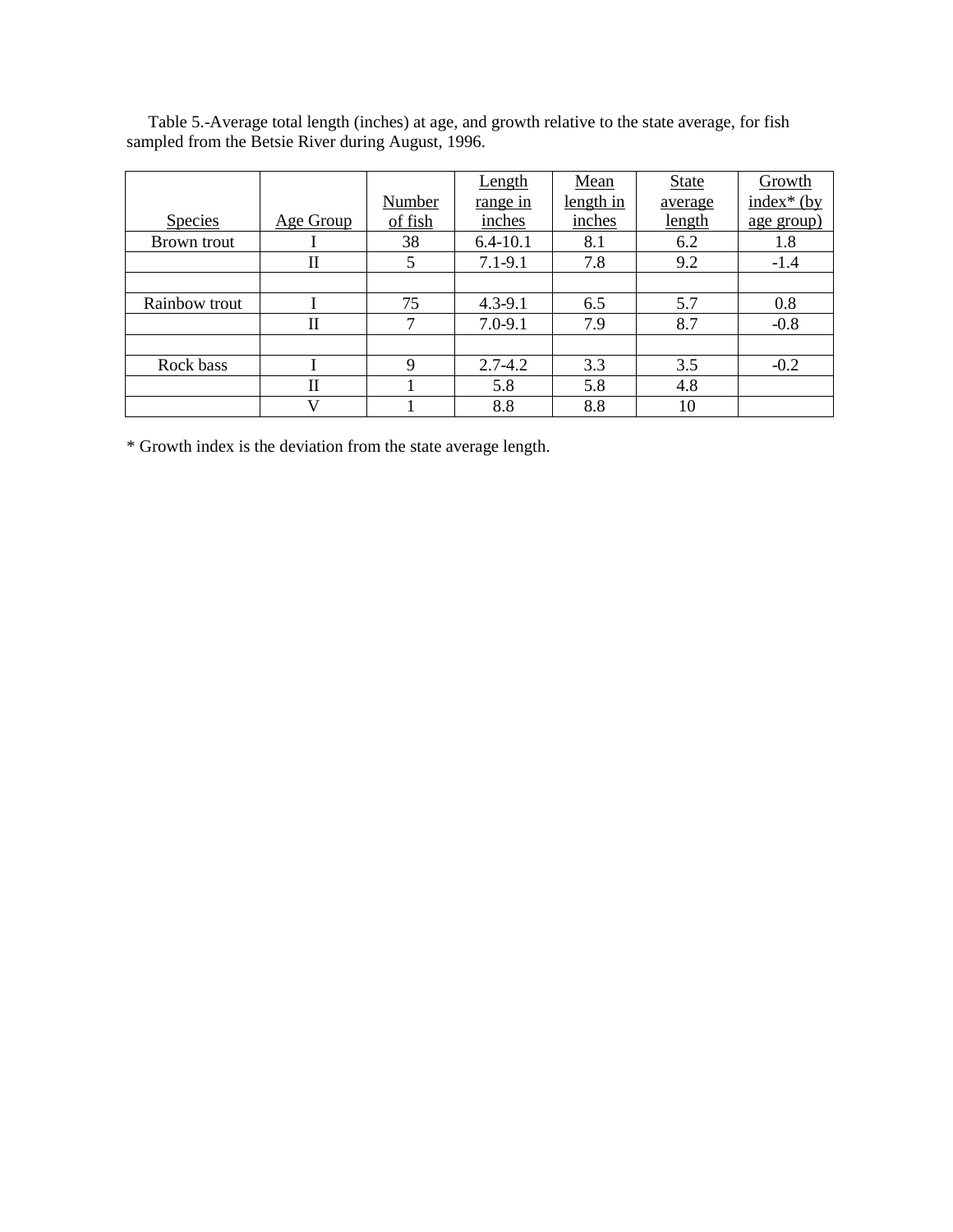Table 6.-Betsie River brown trout numbers by age, percent by age, and annual survival. Data were combined for 4 stations where populations were estimated in 1990 and 1996.

|                   |             |                                                                  |                  |               |                         |         |      | Betsie River brown trout numbers by age group for 4 stations where populations were estimated               |
|-------------------|-------------|------------------------------------------------------------------|------------------|---------------|-------------------------|---------|------|-------------------------------------------------------------------------------------------------------------|
| in 1990 and 1996. |             |                                                                  |                  |               |                         |         |      |                                                                                                             |
|                   |             |                                                                  |                  | Number by age |                         |         |      |                                                                                                             |
| Year              | $\mathbf 0$ | $\mathbf{1}$                                                     | $\boldsymbol{2}$ | 3             | $\overline{\mathbf{4}}$ | 5       | $6+$ | Total number                                                                                                |
|                   |             |                                                                  |                  |               |                         |         |      |                                                                                                             |
| 1990              | 3.0         | 172.6                                                            | 10.6             | 1.5           | 1.0                     | $0.0\,$ | 4.0  | 192.7                                                                                                       |
|                   |             |                                                                  |                  |               |                         |         |      |                                                                                                             |
| 1996              | 0.0         | 45.7                                                             | 7.0              | 0.0           | 0.0                     | 0.0     | 0.0  | 52.7                                                                                                        |
|                   |             |                                                                  |                  |               |                         |         |      |                                                                                                             |
|                   |             |                                                                  |                  |               |                         |         |      |                                                                                                             |
|                   |             |                                                                  |                  |               |                         |         |      | Betsie River brown trout percent of population by age group for 4 stations where populations were estimated |
| in 1990 and 1996. |             |                                                                  |                  |               |                         |         |      |                                                                                                             |
|                   |             |                                                                  |                  |               |                         |         |      |                                                                                                             |
| Year              | $\bf{0}$    | $\mathbf{1}$                                                     | $\overline{2}$   | $\mathbf{3}$  | $\overline{\mathbf{4}}$ | 5       | $6+$ | <b>Total Percent</b>                                                                                        |
|                   |             |                                                                  |                  |               |                         |         |      |                                                                                                             |
| 1990              | 1.6         | 89.6                                                             | 5.5              | 0.8           | 0.5                     | 0.0     | 2.1  | 100                                                                                                         |
|                   |             |                                                                  |                  |               |                         |         |      |                                                                                                             |
| 1996              | 0.0         | 86.7                                                             | 13.3             | 0.0           | 0.0                     | 0.0     | 0.0  | 100                                                                                                         |
|                   |             |                                                                  |                  |               |                         |         |      |                                                                                                             |
|                   |             |                                                                  |                  |               |                         |         |      |                                                                                                             |
|                   |             | Percent survival to the next age (assumming uniform recruitment) |                  |               |                         |         |      |                                                                                                             |
| Year              | $\bf{0}$    | $\mathbf{1}$                                                     | $\boldsymbol{2}$ | 3             | $\overline{\mathbf{4}}$ | 5       | $6+$ |                                                                                                             |
|                   |             |                                                                  |                  |               |                         |         |      |                                                                                                             |
| 1990              |             | 6.2                                                              | 14.1             | 66.7          | 0.0                     |         |      |                                                                                                             |
|                   |             |                                                                  |                  |               |                         |         |      |                                                                                                             |
| 1996              |             | 15.3                                                             | 0.0              |               |                         |         |      |                                                                                                             |
|                   |             |                                                                  |                  |               |                         |         |      |                                                                                                             |

**\*Note: Brown trout scales from South Branch Au Sable used for inch groups that had no readable scales.**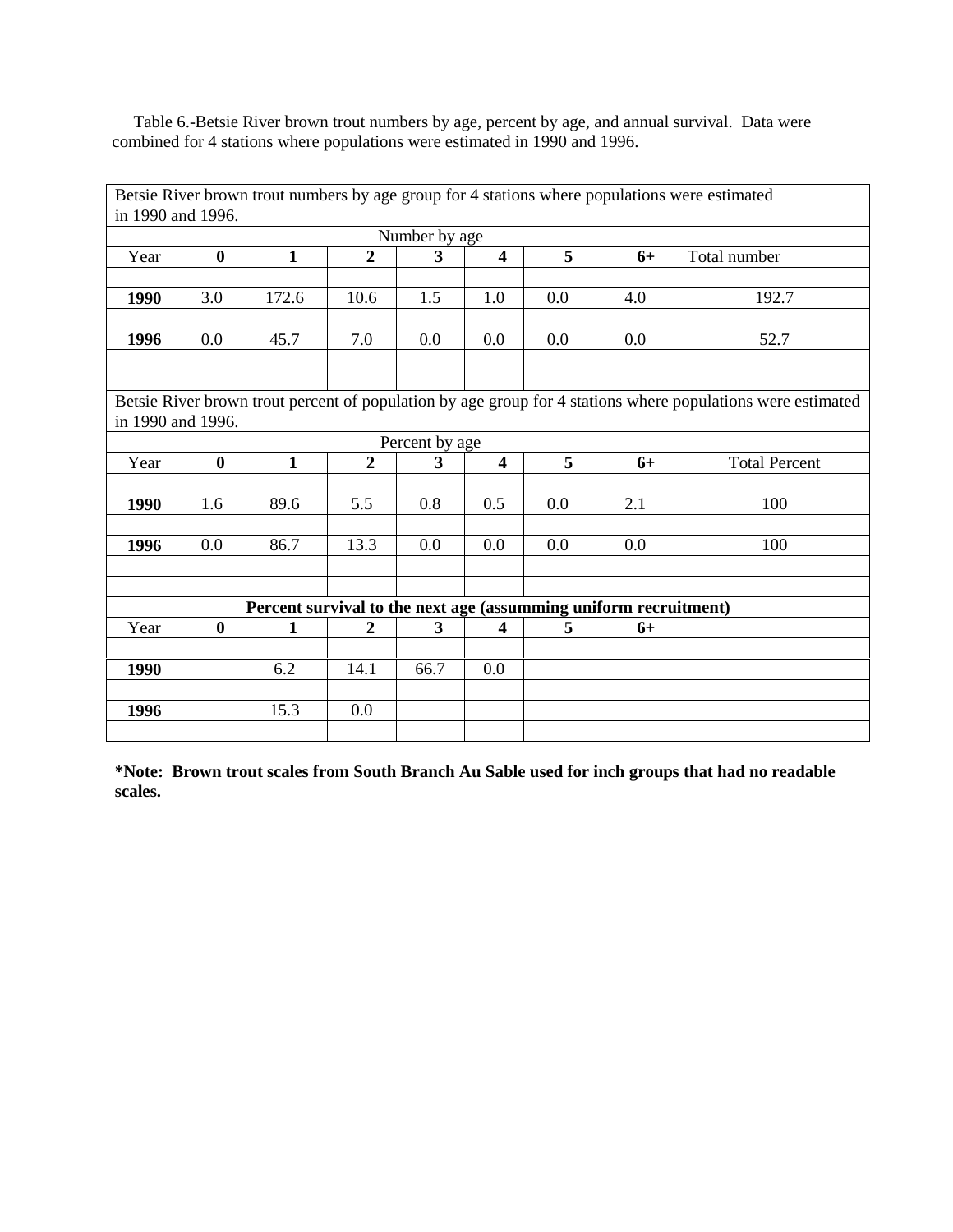|          | Inch  | # Brown |                  |                       | # Brook |
|----------|-------|---------|------------------|-----------------------|---------|
| 1996     | Class | trout   | # Steelhead (RP) | # Steelhead (no clip) | trout   |
| Marking  | 1"    |         |                  | h                     |         |
| run only | 2"    |         |                  | 21                    |         |
|          | 3"    |         |                  | 8                     |         |
|          | 4"    |         | 9                | 5                     |         |
|          | 5"    |         | 51               | 16                    |         |
|          | 6"    | 3       | 81               | 6                     |         |
|          | 7"    | 6       | 52               |                       |         |
|          | 8"    |         | 12               |                       |         |
|          | 9"    |         |                  |                       |         |
| Total    |       | 10      | 206              | 62                    |         |

Table 7.-Catch of brown trout and juvenile steelhead from sampling at the Kurick Road station.

|       | Inch  | # Brown |                  |                       | # Brook |
|-------|-------|---------|------------------|-----------------------|---------|
| 1998  | Class | trout   | # Steelhead (RP) | # Steelhead (no clip) | trout   |
|       | 111   |         |                  | 8                     |         |
|       | 2"    |         |                  | 69                    |         |
|       | 3"    |         |                  | 46                    |         |
|       | 4"    |         |                  | 6                     |         |
|       | 5"    |         | 12               | 17                    |         |
|       | 6"    |         | 35               | 16                    |         |
|       | 7"    |         | 60               | 2                     |         |
|       | 8"    | 3       | 22               |                       |         |
|       | 9"    |         | 4                |                       |         |
| Total |       | 4       | 134              | 164                   |         |

|       | Inch  | # Brown |                  |                       | # Brook |
|-------|-------|---------|------------------|-----------------------|---------|
| 2003  | Class | trout   | # Steelhead (RP) | # Steelhead (no clip) | trout   |
|       | 1"    |         |                  | 30                    |         |
|       | 2"    |         |                  | 125                   |         |
|       | 3"    | 4       |                  | 48                    |         |
|       | 4"    |         | 12               | 4                     |         |
|       | 5"    |         | 57               | 30                    |         |
|       | 6"    |         | 52               | 8                     |         |
|       | 7"    | 5       | 20               | 3                     |         |
|       | 8"    | 8       |                  |                       |         |
|       | 9"    | 4       |                  |                       |         |
|       | 16"   |         |                  |                       |         |
| Total |       | 22      | 141              | 163                   |         |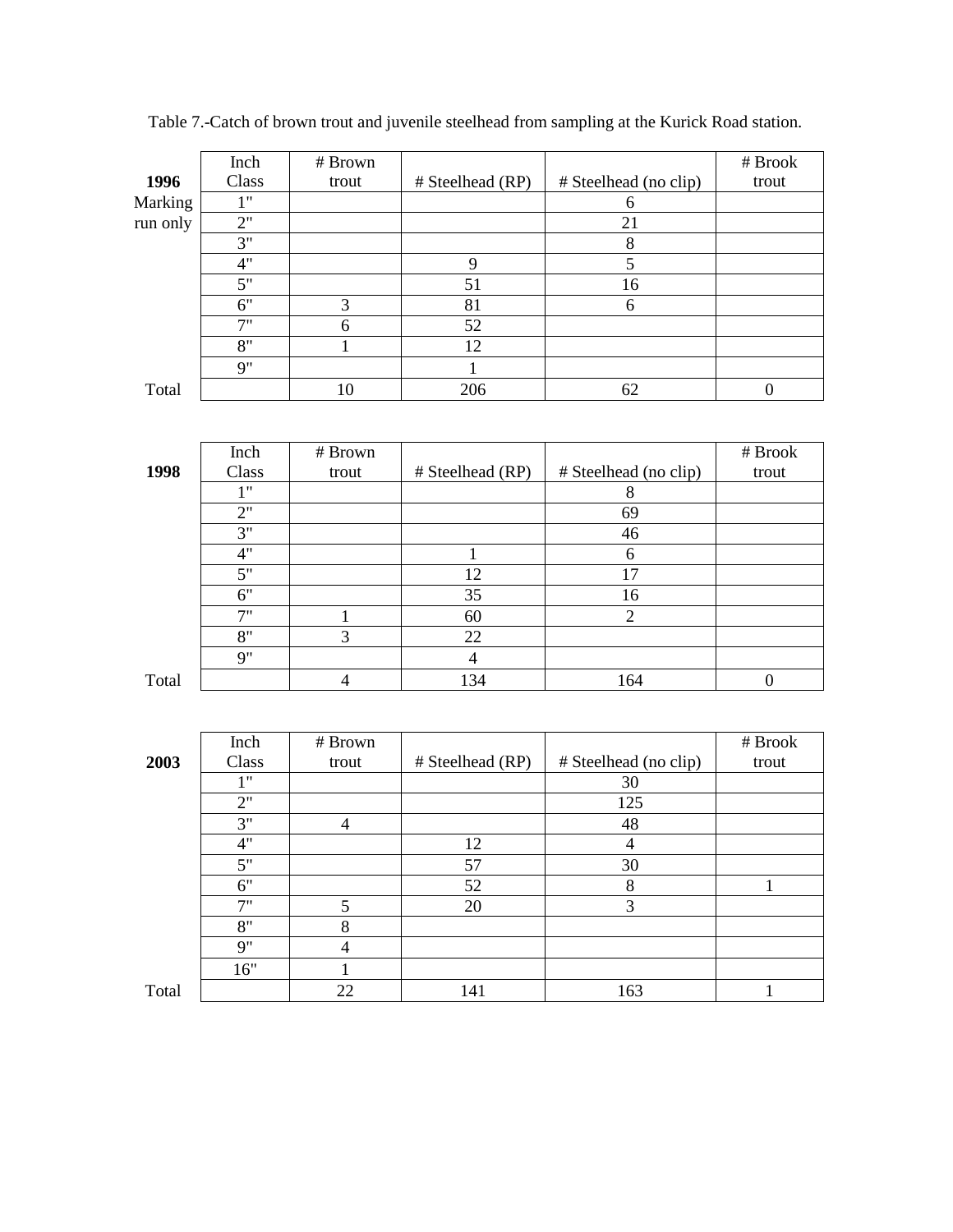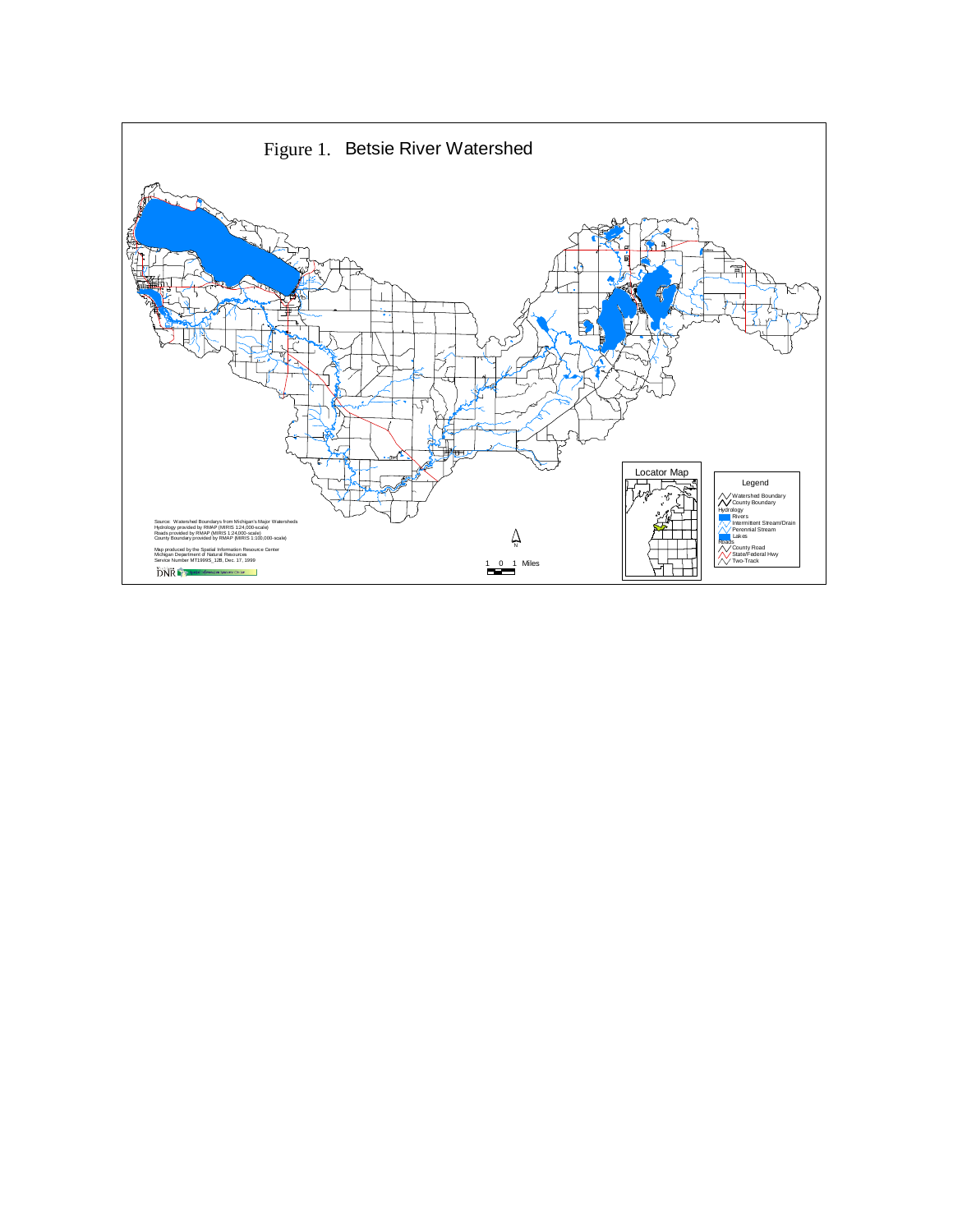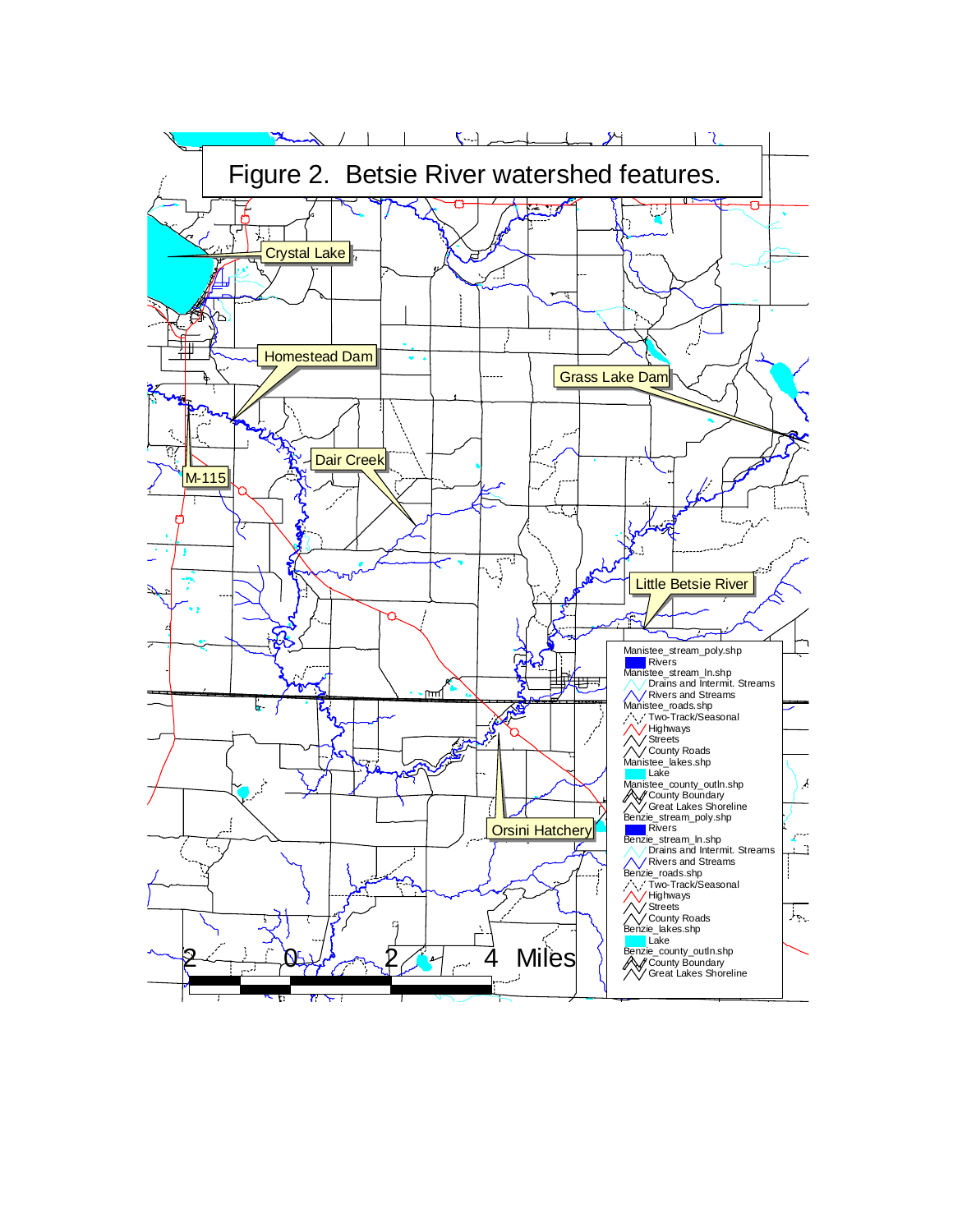